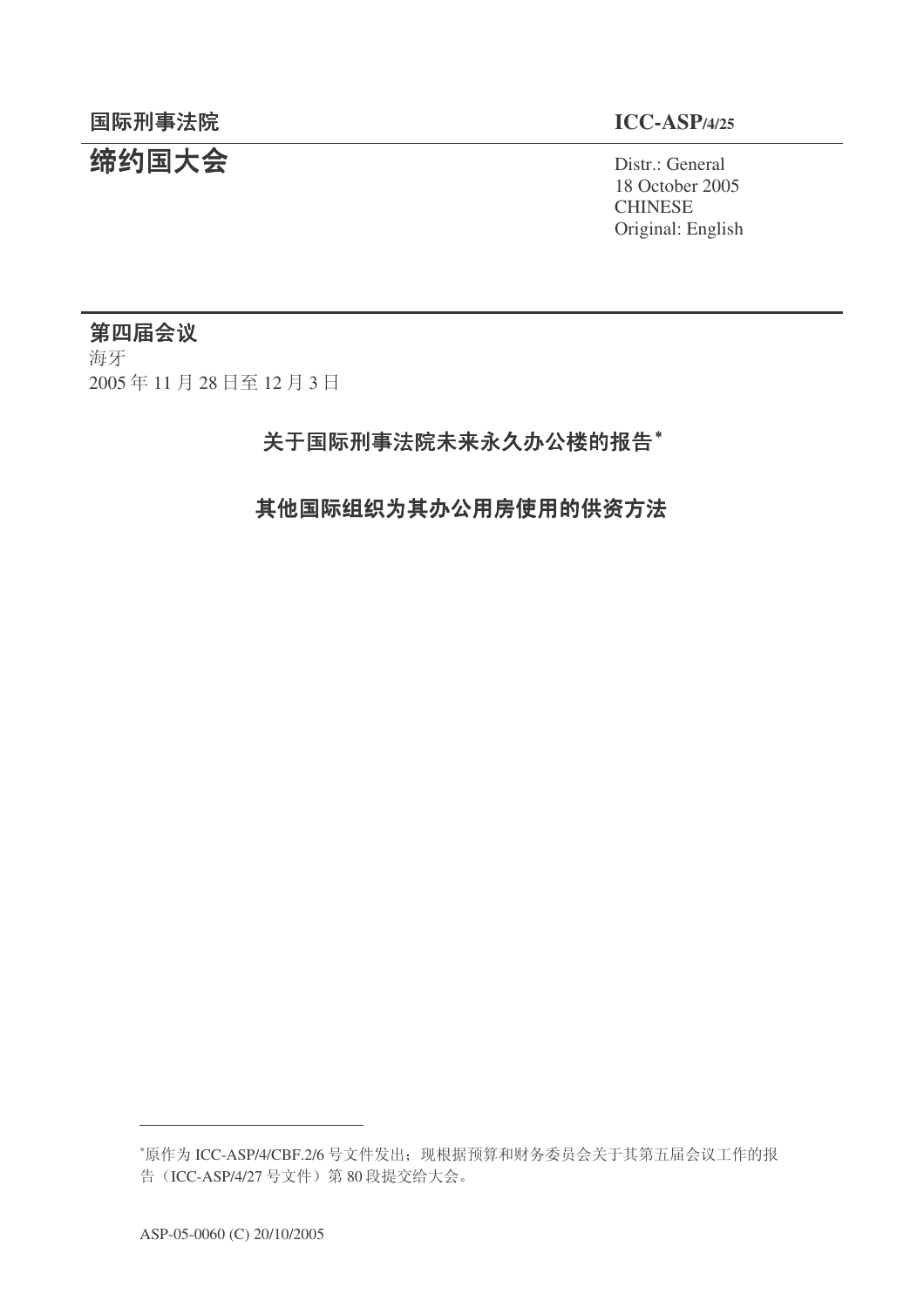## 关于国际刑事法院 未来永久办公楼的报告

# 其他国际组织为其 办公用房使用的供资方法

本报告由国际刑事法院编写。根据预算和财务委员会 2005 年 4 月 15 日关于其第四届会议 (于 2005年4月4日-6日在海牙举行)工作的报告第39段提交(ICC-ASP/4/2)。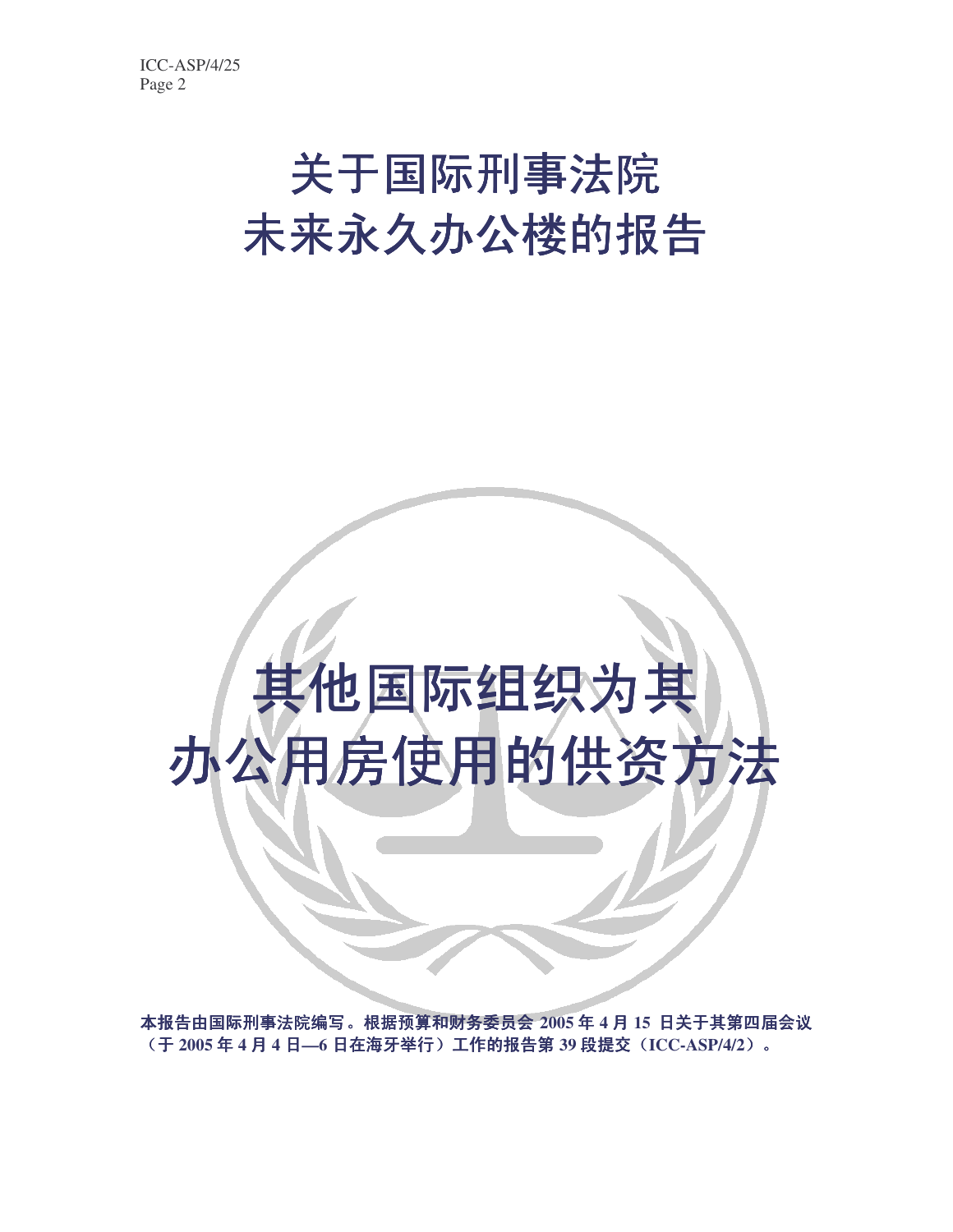## **目录**

| 前言          |                      | $\overline{5}$   |
|-------------|----------------------|------------------|
| <u>执行概要</u> |                      | $\overline{5}$   |
| 导言          |                      | $\boldsymbol{9}$ |
| 1.          | 其他国际组织为其办公用房使用的供资方法  | $\boldsymbol{9}$ |
| 1.1         | 方法                   | 10               |
| 1.2         | 来自其他国际组织的有关资料        | 10               |
| 1.2.1       | 欧洲人权法院, 法国, 斯特拉斯堡    | 10               |
| 1.2.2       | 欧洲法院, 卢森堡            | 11               |
| 1.2.3       | 联合国粮食与农业组织, 意大利, 罗马  | 13               |
| 1.2.4       | 国际民用航空组织, 加拿大, 蒙特利尔  | 14               |
| 1.2.5       | 国际法院, 荷兰, 海牙         | 15               |
| 1.2.6       | 国际劳工组织, 瑞士, 日内瓦      | 16               |
| 1.2.7       | 国际海洋法法庭, 德国, 汉堡      | 17               |
| 1.2.8       | 禁止化学武器组织, 荷兰, 海牙     | 18               |
| 1.2.9       | 联合国总部,美国,纽约          | 19               |
| 1.2.10      | 联合国教科文组织, 法国, 巴黎     | 21               |
| 1.2.11      | 维也纳国际中心, 奥地利, 维也纳    | 22               |
| 1.2.12      | 世界贸易组织, 瑞士, 日内瓦      | 23               |
| 1.3         | 结论和对国际刑事法院的影响        | 24               |
| 1.3.1       | 备选方案的范围              | 24               |
| 1.3.2       | 对国际刑事法院适用的优惠条件       | 25               |
| $2_{\cdot}$ | <u>供资的选择方法</u>       | 26               |
| 2.1         | 筹资的不同方式              | 26               |
| 2.1.1       | 公众资金                 | 26               |
| 2.1.2       | 私人资金                 | 26               |
| 2.1.3       | 指定用途或非指定用途的捐款        | 27               |
| 2.1.4       | 审查来自私人捐款者的所有大宗捐款的必要性 | 27               |
| 2.2         | 谁应该去筹资               | 28               |
| 2.3         | 结束语                  | 28               |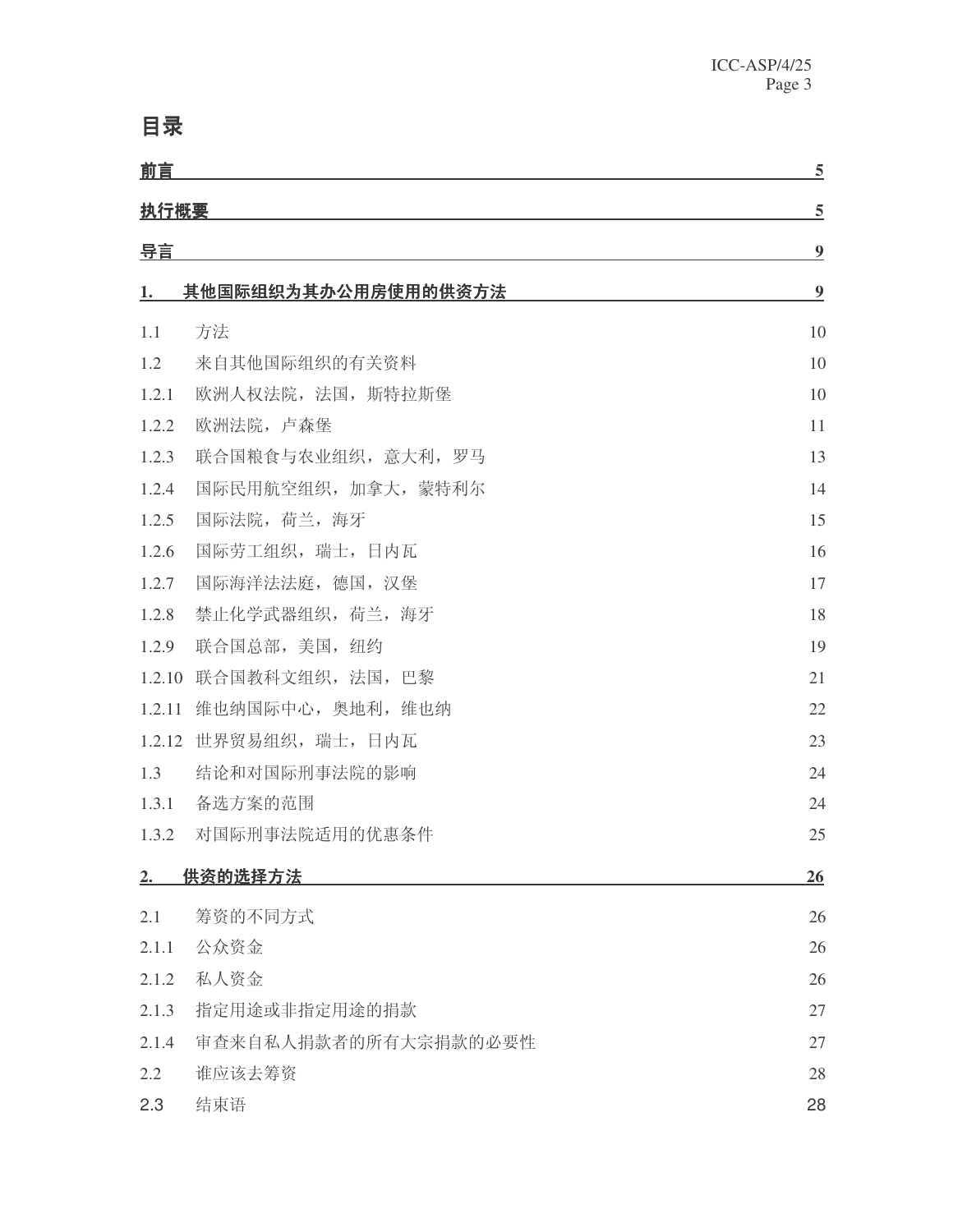本报告是由国际刑事法院永久办公楼机关间委员会在 Hans-Peter Kaul 法官的主持 下编写的。

法院感谢与之磋商的国际组织和东道国提供的建议和数据。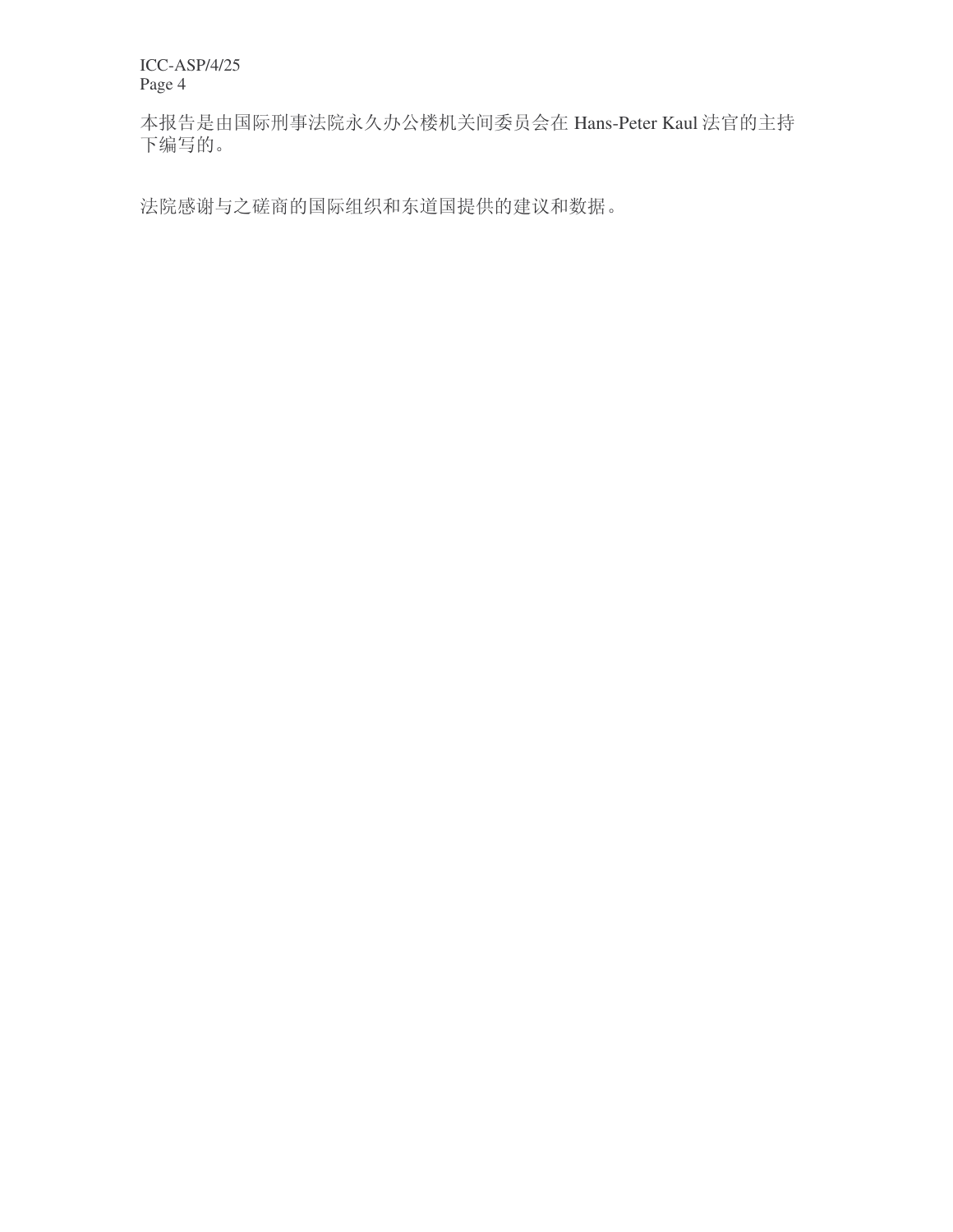#### 前言

这份关于"其他国际组织为其办公用房使用的供资方法"的报告是国际刑事法院在 2005年提交的关于法院未来永久办公楼的五份报告中的第五份。

- 1. "关于国际刑事法院未来永久办公楼的报告 —— 项目介绍 " (ICC-ASP/4/CBF.1/3) 是根据预算和财务委员会向缔约国大会 (大会) 提交的关于 法院永久办公楼的讨论的报告的第 4 段提交的 (2004 年 8 月 17 日, ICC- $ASP/3/17$  :
- 2. "关于国际刑事法院未来办公楼的报告 ──备选方案 " (ICC-ASP/4/1) 是于 2004年9月6日─10日在海牙举行的缔约国大会第三届会议要求提交的;
- 3. "关于国际刑事法院未来永久办公楼的报告 ——办公用房备选方案的财务比 较" (ICC-ASP/4/CBF.2/4)是于 2005 年 4 月 4 日–6 日在海牙举行的预算和财 务委员会第四届会议要求提交的:
- 4. "关于国际刑事法院未来永久办公楼的报告 ——关于预估人员配置水平组成 的临时报告" (ICC-ASP/4/CBF.2/5)是于 2005 年 4 月 4 日—6 日在海牙举行的 预算和财务委员会第四届会议要求提交的:
- 5. 当前这一份"关于国际刑事法院未来永久办公楼的报告 ——其他国际组织为 其办公用房使用的供资方法" (ICC-ASP/4/CBF.2/6)是于 2005 年 4 月 4 日至 6 日在海牙举行的预算和财务委员会第四届会议要求提议的。

法院认为,这五份报告表明在过去一年中已取得很大进展,而且关于未来永久办公 楼的许多重要问题已得到澄清。如果目标是在 2012 年免租期结束前建成办公楼, 则有必要继续保持这样的进展速度。

法院希望这一系列报告将为预算和财务委员会和大会关于法院未来永久办公楼的关 键问题, 包括办公楼建造的适当供资方法问题的进一步深入讨论提供一个坚实基 础。

最后, 法院认为努力就供资方法使缔约国达成满意的一致意见将是这一项目在 2005<sup>-2006</sup>年的主要优先重点。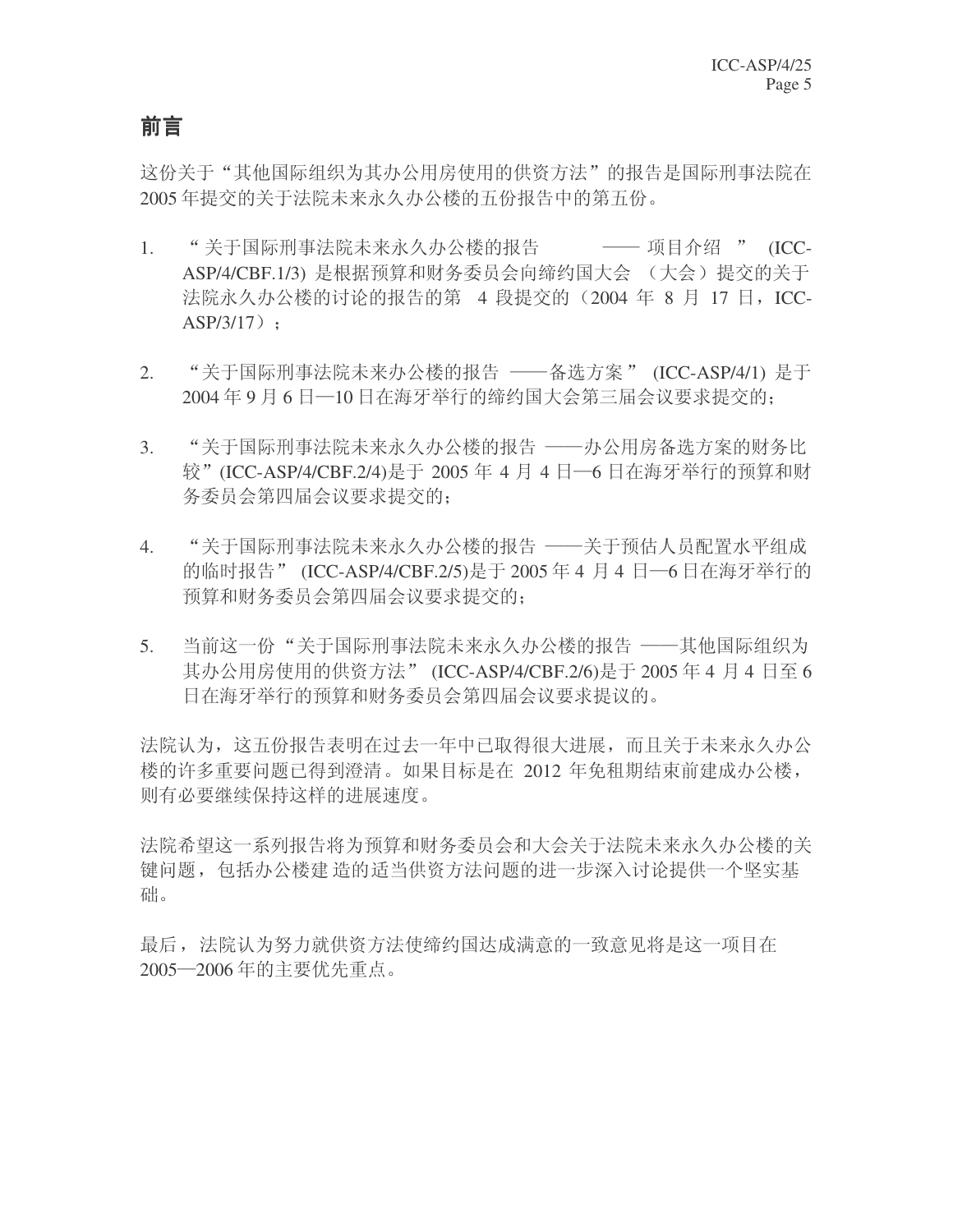#### 执行概要

在预算和财务委员会 2005 年 4 月 15 日关于其第四届会议工作的报告(ICC-ASP/4/2) 的第 39 段, 该委员会请法院就其他主要国际组织 (包括有可比性的国际司法机 构)为其新办公用房使用的供资方法提供一份报告。还请法院考虑有创意的供资备 选方案, 如邀请缔约国考虑为办公楼(例如为某些特别审判厅或会议厅)的建造做 出单项捐款的可能性。

这份报告分成两部分:

第一部分(第1章)说明了12个挑选的国际组织办公用房的供资模式,使 得预算和财务委员会和最终缔约国大会能在有根据、有决定性和有可比性信 息的基础上就法院的永久办公楼做出决定。

第二部分(第2章)考虑了有创意的供资备选方案,给预算和财务委员会提 供了关于可能的获得供资的不同方法的某些初步想法。

#### 主要事实和结论

从对主要国际组织供资条件的分析看, 在大多数情况下, 这些组织都享受了优惠条  $\mathfrak{f}^1$ 。备选方案的范围总结如下:

<sup>1</sup> 这里的"优惠条件"应理解为好于市场/商业条件。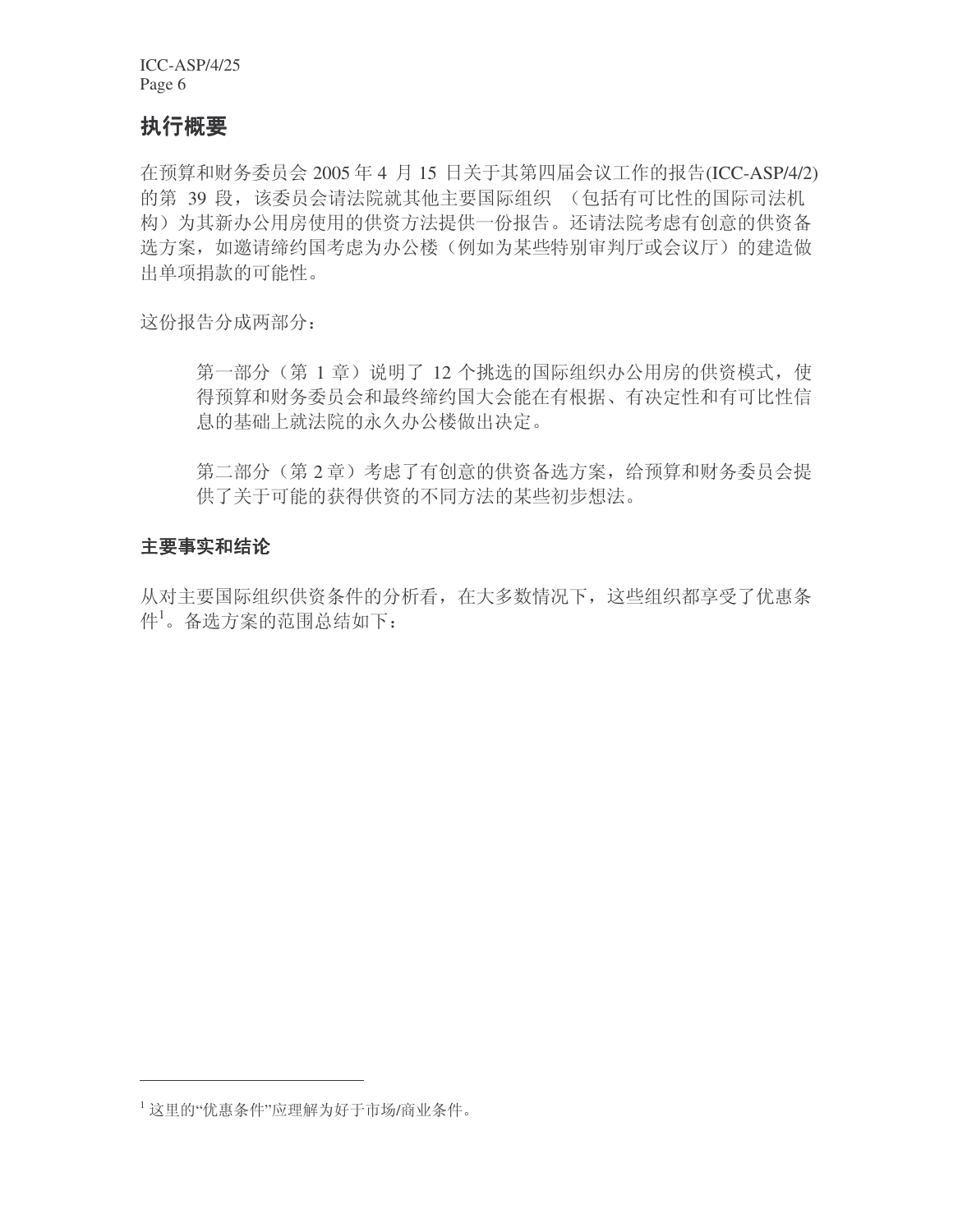| $\mathbf{A}$ . | 地皮<br>- 免费或付象征性租金                         | 欧洲人权法院,欧洲法院,粮农<br>组织, 国际法院, 国际劳工组<br>织,国际海洋法法庭,联合国教<br>科文组织, 维也纳国际中心, 世<br>贸组织 |
|----------------|-------------------------------------------|--------------------------------------------------------------------------------|
| <b>B.</b>      | 办公楼<br>- 东道国以象征性租金将办公楼租给该组织               | 粮农组织,国际海洋法法庭,维<br>也纳国际中心                                                       |
| $\mathbb{C}$ . | 贷款<br>- 无息贷款                              | 国际劳工组织,教科文组织,联<br>合国                                                           |
|                | - 优惠贷款, 例如利率 3%, 偿还期 40年                  | 欧洲法院, 国际劳工组织(到<br>1996年)                                                       |
| D.             | 补贴费用<br>- 有关组织和东道国之间分担费用                  | 国际民航组织                                                                         |
|                | - 东道国支付一(大)部分特别预算(例如<br>24%,而不是正常预算的 12%) | 欧洲人权法院                                                                         |
| Е.             | <b>捐助</b> (例如地皮、办公楼或部分办公楼)                | 国际法院,联合国                                                                       |

## 例子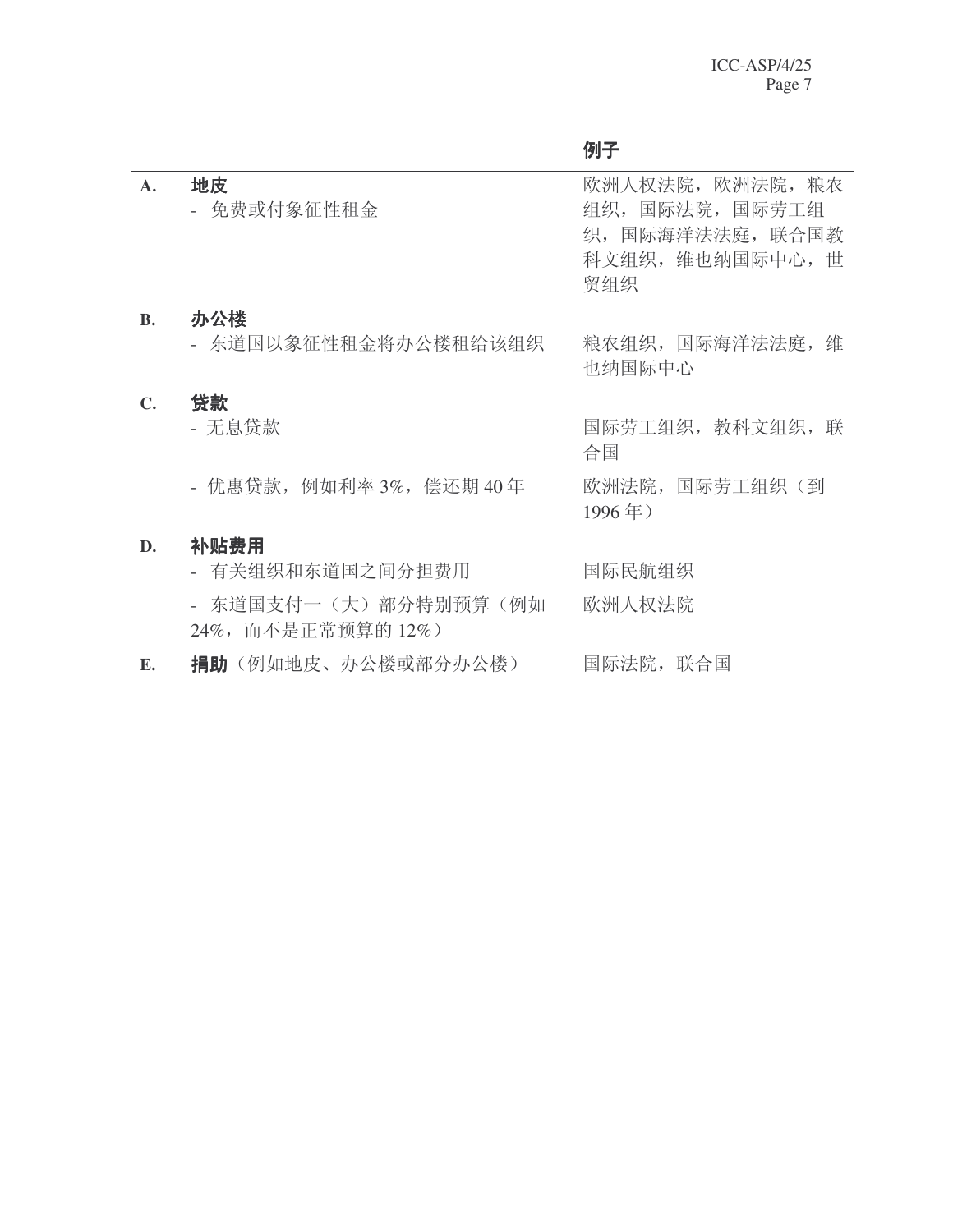将这些条件运用于2法院将对年度总费用有下列影响:

|                      | 说明                                           | 年度费用"(欧元)  | 节省        |
|----------------------|----------------------------------------------|------------|-----------|
|                      | 参考:市场条件<br>如"关于办公用房备选方案的财务比较的报<br>告"所说明的     | 15,200,000 |           |
| A.                   | 地皮免费                                         | 13,400,000 | $-11.8\%$ |
| <b>B.</b>            | 办公楼和地皮免费<br>由有关组织承担日常费用和维护费用                 | 4,300,000  | $-71.7%$  |
| C.1                  | 无息贷款<br>偿还期 25年                              | 10,500,000 | $-30.9%$  |
| C.2                  | 优惠贷款 $(3\%)$<br>偿还期 25年                      | 13,400,000 | $-11.8\%$ |
| D.                   | 补贴费用<br>有关组织支付 25%, 东道国支付 75% (例如<br>国际民航组织) | 3,800,000  | $-75%$    |
| $A_{\cdot}$ +<br>C.1 | 地皮免费+无息贷款                                    | 7,700,000  | $-49.3\%$ |
| $A. +$<br>C.2        | 地皮免费+优惠贷款                                    | 9,700,000  | $-36.2%$  |

#### 供资的选择方法

如果大会要决定可以将筹资作为一种选择, 那么应考虑下列几点:

- 筹资对司法机构有些不同寻常
- 任何筹资运动将是耗时的
- 任何筹资运动的结果将是不确定的,可能导致降低规划安全
- 任何筹资运动都将引发项目进展的延误
- 任何筹资运动都将需要专业化人士的协助
- 任何适当的筹资努力都预先假定一种尽可能系统的和重点突出的活动概 念

为了避免法院发起的筹资运动影响其国际地位和形象的任何风险,最好授权一个独 立的第三方组织这些活动(例如由一位国际知名公众人士牵头的信托基金)。

 $2$  以"办公用房备选方案的财务比较" ICC-ASP/4/CBF.2/4 的模式计算为基础。

<sup>3 2012</sup>年价格水平, 假设每年的通货膨胀率为 3%。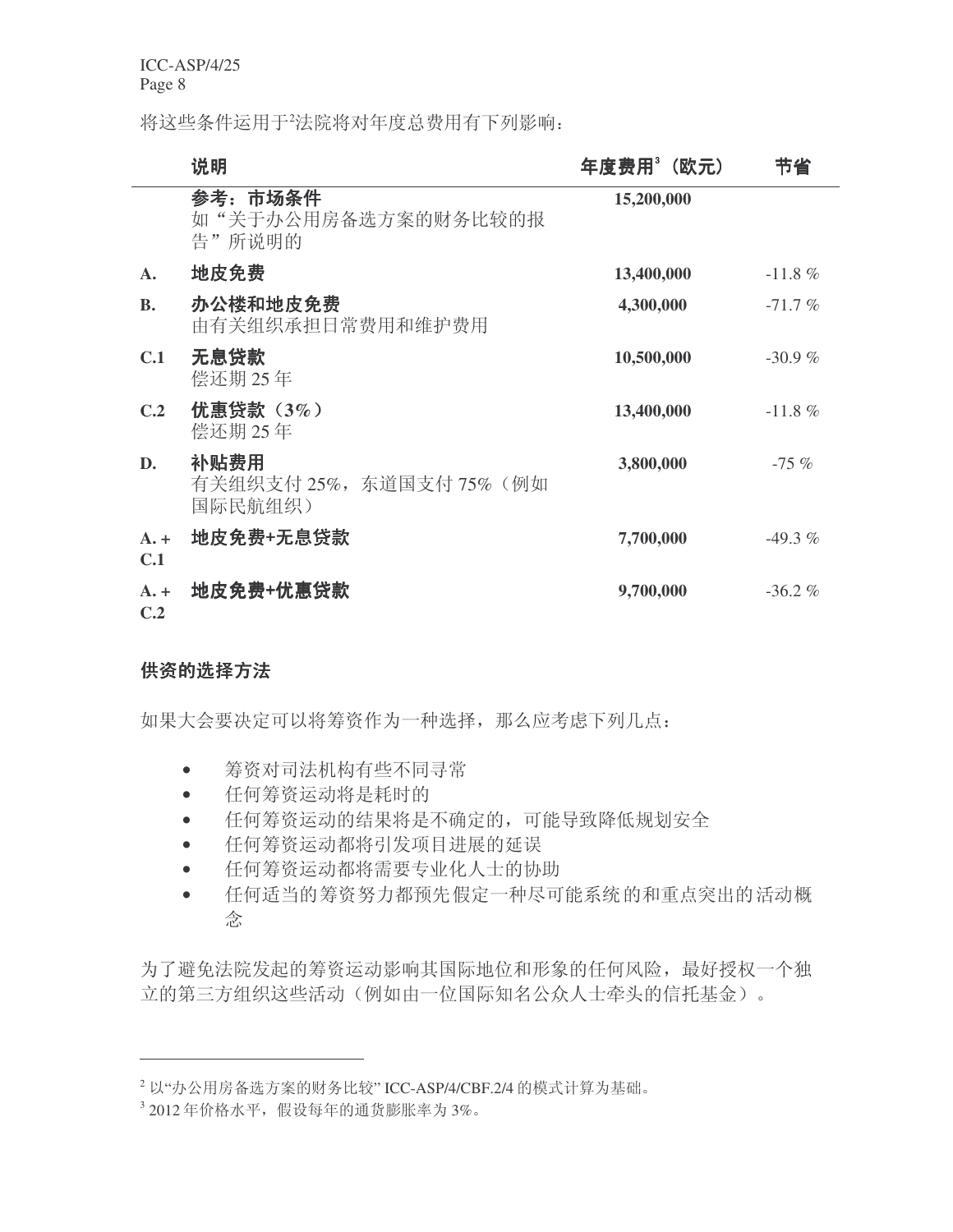#### 导言

1. 在预算和财务委员会 2005 年 4 月 15 日关于其第四届会议(于 2005 年 4 月 4 日至 6 日在海牙举行) 工作的报告的第 39 段中, 委员会请法院准备一份关于其他 主要国际组织(包括有可比性的国际司法机构)为其新办公楼使用的供资方法的报 告。委员会还请法院考虑有创意的供资备选方案, 如邀请缔约国考虑为办公楼(例 如为某些特别审判厅或会议厅)的建造做出单项捐款的可能性。

2. 据此,本报告分为两部分:

第一部分(第1章)说明了其他挑选的国际组织办公用房的各种不同的供资模 式, 使得预算和财务委员会和最终缔约国大会能在有根据、有决定性和有可比 性信息的基础上就法院的永久办公楼做出决定。

第二部分(第2章)考虑了有创意的的供资备选方案,给预算和财务委员会提 供了关于可能的获得供资的不同方法的某些初步想法,包括邀请缔约国考虑为 办公楼(例如为某些特别审判厅或会议厅)的建造做出单项捐款的可能性。

#### 1. 其他国际组织为办公用房使用的供资方法

#### 1.1 方法

3. 法院以问卷的方式从这些组织本身收集了关于其他国际组织为其办公用房使用 的供资方法的资料。法院认为应将问卷送给司法机构,以及成员构成具有普遍性的 组织。选择后者时是很谨慎的,考虑了他们的人员配置水平和其办公用房的规模和 /或投资费用。只考虑了所选组织的总部办公楼。

4. 给所选组织/法庭送去了一份标准问卷, 邀请他们为国际刑事法院提供关于其 办公用房和其使用的供资方法的具体方面的资料。发现资料不完整或不清楚时又问 了补充问题。只在对所收集的数据进行详细审议及数据对法院的可比性和意义进行 评估后,才将某一问询过的组织的资料包括在这一报告中。

5. 在某些情况下,法院从各东道国收到了补充材料。

6. 应指出的是, 国际刑事法院依赖于所收到的资料的准确性, 但无法独立地核实 这些数据。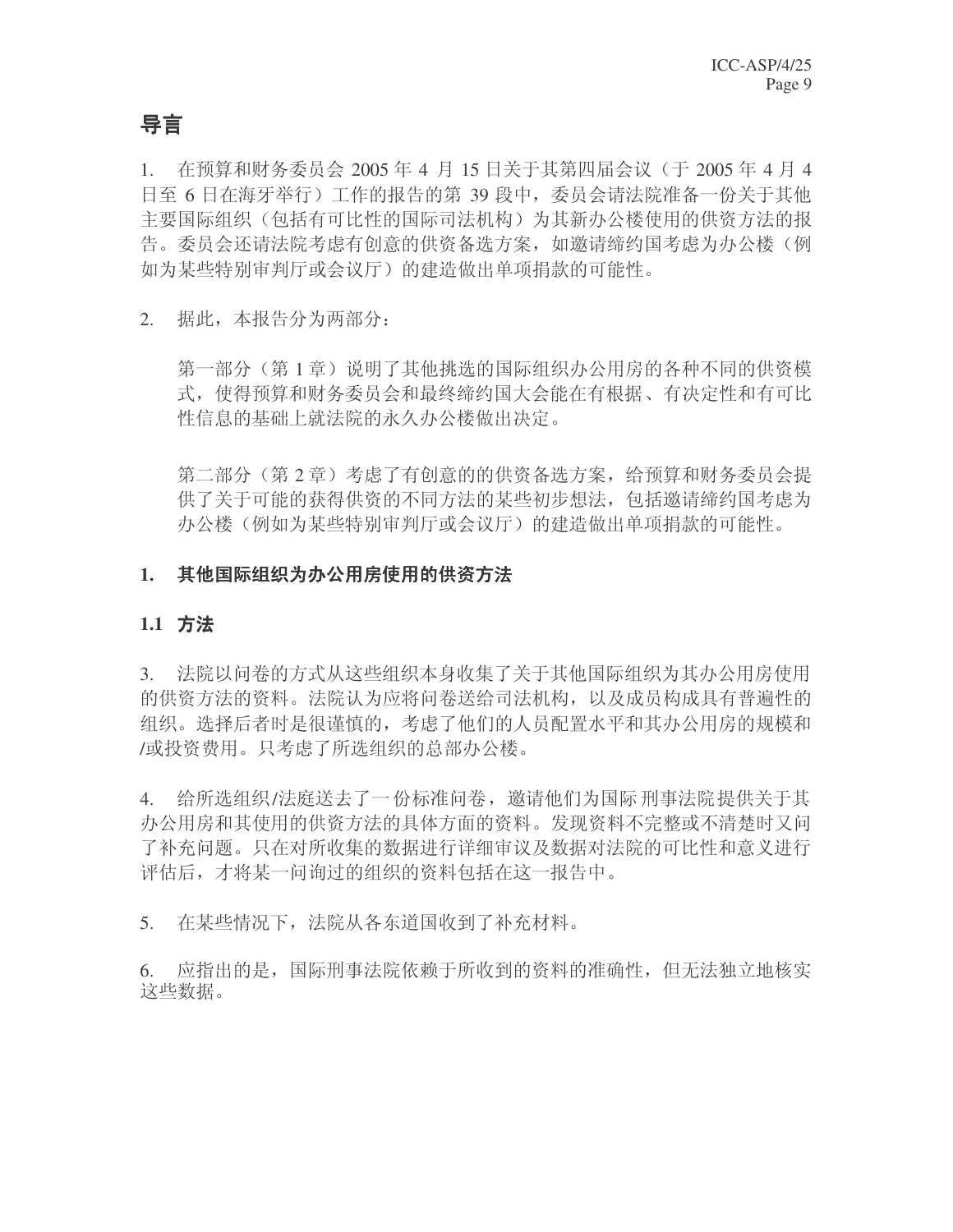#### 1.2 来自其他国际组织的有关资料

#### 1.2.1 欧洲人权法院,法国,斯特拉斯堡

#### 地址:

Council of Europe 67075 Strasbourg-Cedex France

## 关于欧洲人权法院的主要数据

| 总部人员配置水平 (2005) | 503        |
|-----------------|------------|
| 占地面积            | 20,000 平方米 |
| 总部大楼总建筑面积       | 28,000 平方米 |
| 总部大楼建造年份        | 1992-1994  |
| 大楼拥有者           | 欧洲理事会      |
| 地皮拥有者           | 欧洲理事会      |
|                 |            |

#### 欧洲人权法院为其永久办公楼使用的供资方法

7. 斯特拉斯堡市将地皮以象征性的价格出让给欧洲理事会。

8. 欧洲人权法院总部大楼建造的投资费用共计 4 亿法国法郎, 由欧洲理事承担。 法院楼由两项贷款供资。第一项贷款于 1990 年开始, 利率 5%; 第二项贷款于 1994 年开始, 利率 6.215%。各项合同均与 Société Générale 银行签署, 而贷款的偿 还由特别预算支付。

9. 法国自愿以增加的 24%的比例为特别预算捐资, 捐资款直接用于为大楼建 造 供资和偿还贷款。鉴于法国正常捐款比例是 12%, 其他成员国的捐款相应地 有所 减少。

#### 资料来源:

欧洲人权法院

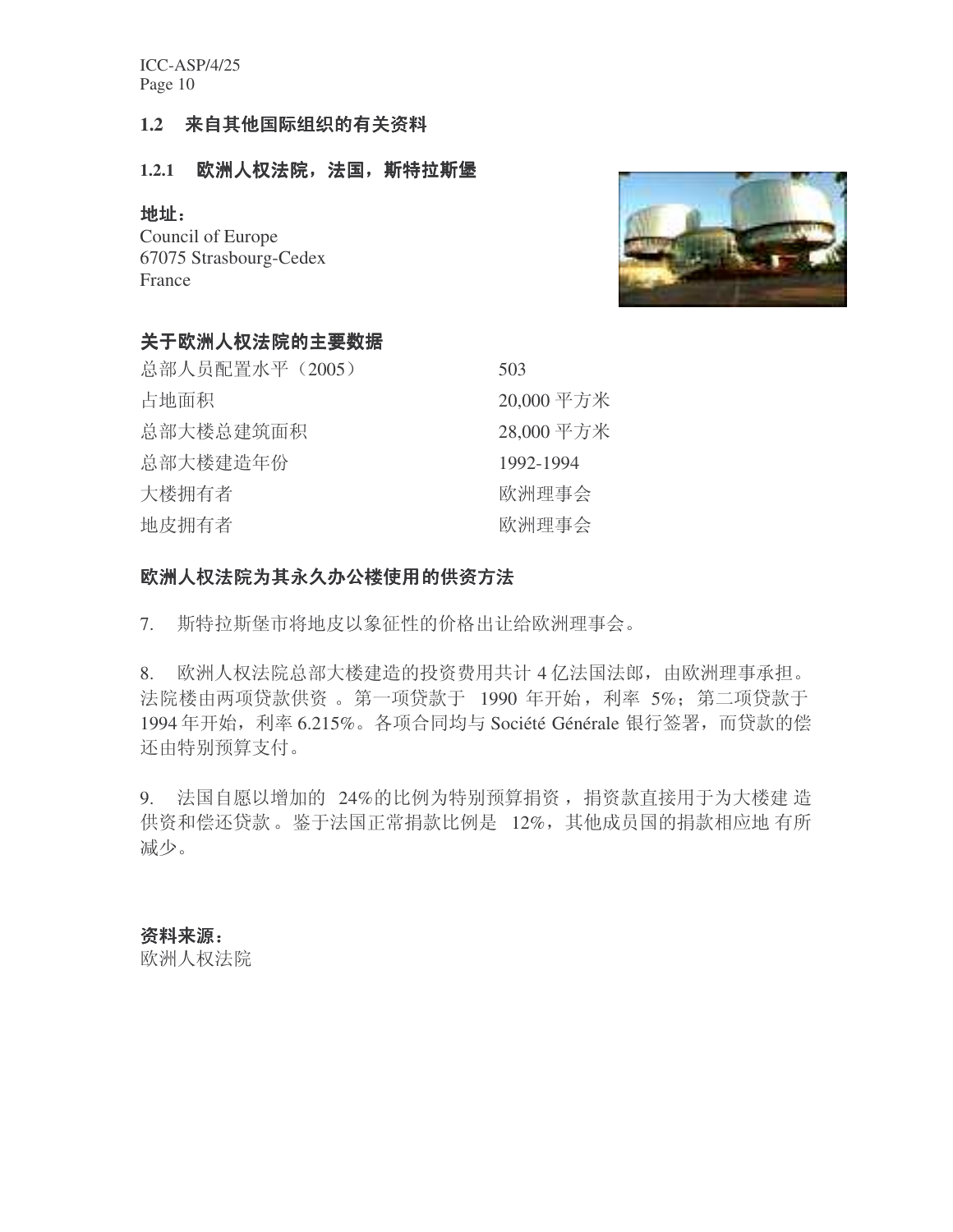#### 1.2.2 欧洲法院, 卢森堡

地址:

L-2925 Luxembourg-Kirchberg Luxembourg

### 关于欧洲法院的主要数据



总部人员配置水平 (2005) 1.717 ऴഄ䴶⿃ 56,900 ᑇᮍ㉇ 总部大楼总建筑面积 110,221 平方米 总部大楼建造年份 "Palais": 1973: "Erasmus": 1989: "Thomas More": 1993; "C" 楼: 1994; "T" 楼: 1999 (临时租用); "Geos" 楼: 2004 (临时租用) 大楼拥有者 不可以 的复数 医产生子宫 计杂量;在支付最后一次租金后,欧 盟将是"Palais"、"Erasmus"、 "Thomas More" 和 "C"楼的拥有者。 临时租用的"T"、"T bis"和"Geos" 楼为私人公司所有。 地皮拥有者 きょうしょう きょうかい 卢森堡

#### 欧洲法院为其永久办公用房使用的供资方法

10. 地皮由卢森堡提供 49 年。欧盟每年付 1 欧元象征性租金。

11. 法庭办公楼、"Palais"、"Erasmus"、"Thomas More" 和 "C" 楼由卢森堡出资建 造。

12. 在由于石棉污染决定对 "Palais" 楼进行翻新之前, 从 1973 年至 1999 年该楼是 由欧盟租用的。"Palais" 楼的工作人员移至由欧盟以优惠条件临时租用的"T"和"T bis" 楼。一般地说, 临时租用的楼的租用条件与"Palais" 楼的相同(在 2005 年年 租金为 2,280,439 欧元)。到 2007 年-2008 年时要对 "Palais" 楼进行翻修, 然后将 以待商定的条件租用。在支付最后一次租金之后, 欧盟将是该楼的拥有者。

13. 关于另外的"Erasmus"、"Thomas More"和"C"楼,欧盟在这些楼开始建造之 后不久即签订了租赁合同,而且在 1992 年欧盟同意卢森堡作为欧洲法院所在地之 后, 使欧盟在支付最后一次租金(可望在 2015 年) 之后成为这些大楼的拥有者。 年租金包括投资费用和租金, 达 10,000,000 欧元。从 "Caisse d'Epargne de l'Etat" 银行获得贷款的优惠供资条件是通过卢森堡政府作为偿还担保方而促成的。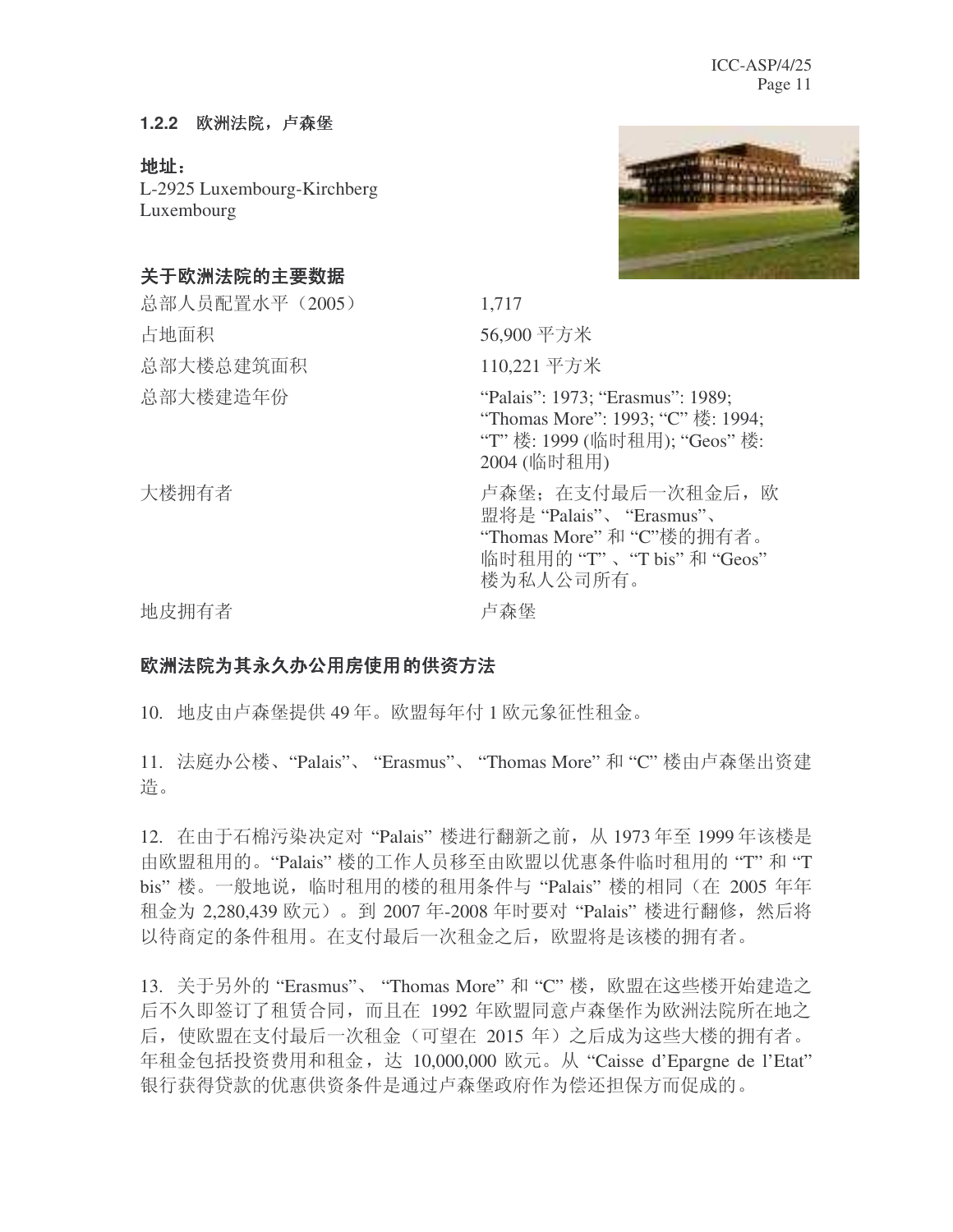14. 一个私人房地产公司负责承担所有建筑和翻新项目, 以及现有各楼的扩建。卢 森堡为欧洲法院办公楼的整个规划和建设阶段提供必要的基础设施和行政支持。该 公司从私人银行获得贷款; 贷款担保方是卢森堡, 这一事实为申请最优惠利率贷款 提供了便利。卢森堡向该公司还款, 而欧盟向卢森堡还款。

#### 资料来源:

欧洲法院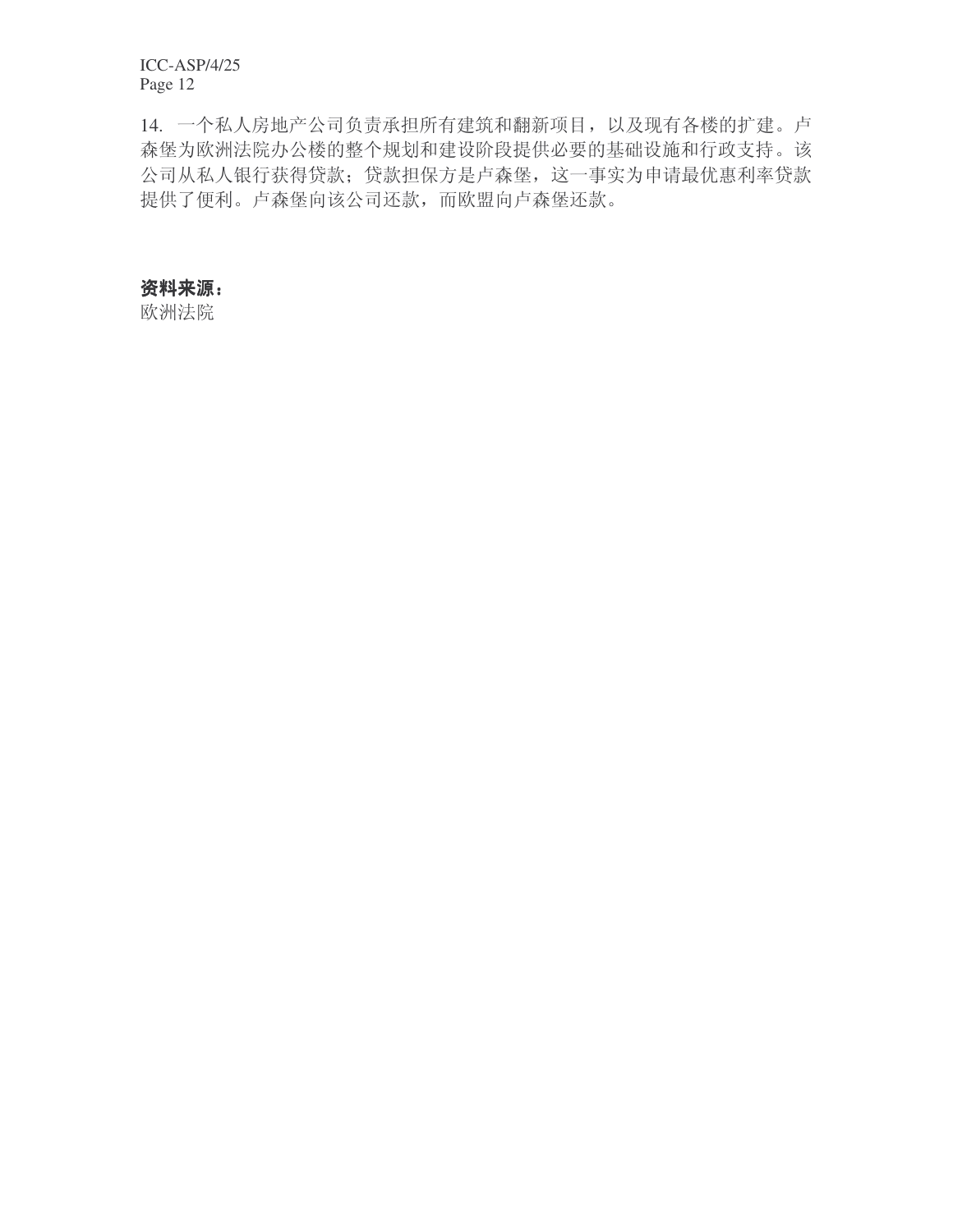#### **1.2.3** 㘨ড়㊂ݰ㒘㒛ˈᛣ߽ˈ㔫偀

**地址:** Viale delle Terme di Caracalla 00100 Rome Italy



#### 关于联合国粮农组织的主要数据

| 总部人员配置水平 (2005) | 2,700                              |
|-----------------|------------------------------------|
| 占地面积            | 41,670 平方米                         |
| 总部大楼总建筑面积       | 100,000 平方米以上                      |
| 总部大楼建造年份        | 1935, 1949, 1962, 1982, 1992, 1994 |
| 大楼拥有者           | 意大利                                |
| 地皮拥有者           | 意大利                                |

### 粮农组织为其永久办公用房使用的供资方法

15. 意大利为粮农组织提供了现有各大楼,另外,还出资修建和扩建了这些办公用 房。

16. 粮农组织总部大楼由意大利以 1 欧元的象征性租金出租给粮农组织。

17. 意大利还承担所有"特殊维修费用", 而粮农组织则承担"一般维修费用"。 "一般维修费用"指的是正常或定期维修 (例如粉刷、清洁、消耗性设备), 而 "特殊维修费用"指的是较大的工程和大修(例如更换非消耗性设备、修复工程和 房顶修补)。

#### 资料来源:

联合国粮农组织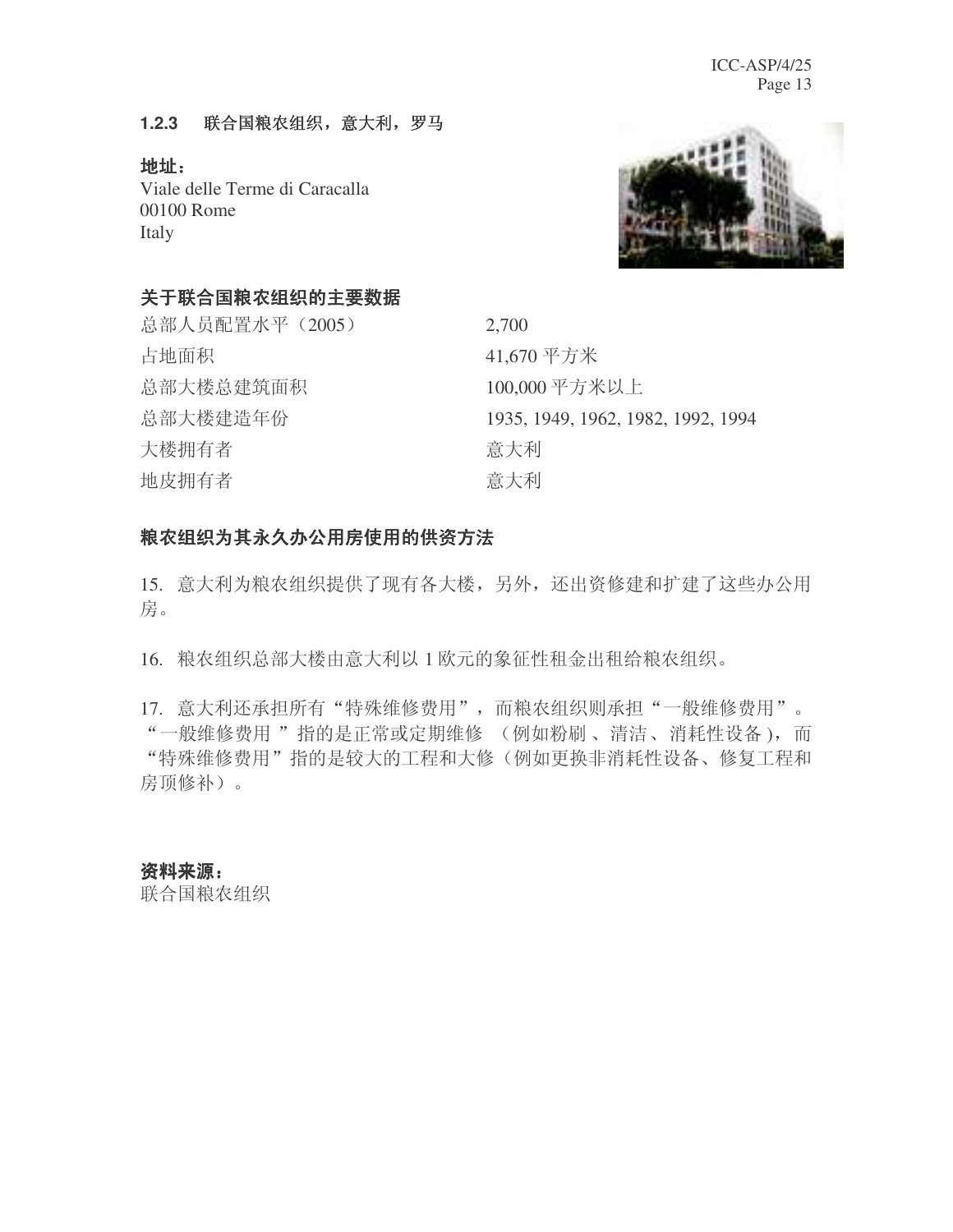#### 1.2.4 国际民航组织, 加拿大, 蒙特利尔

地址:

999 University Street Montreal, Quebec H3C 5H7 Canada



#### 关于国际民航组织的主要数据

总部人员配置水平 (2005) 600 占地面积 6,790 平方米 总部大楼总建筑面积 33,120 平方米 总部大楼建造年份 1996

ὐᢹ᳝㗙 174068 ࡴᣓ݀ৌˈ Westcliff 䲚ಶ 和 Canwall 有限公司的一个子公司 (CN 雇员养恤基金)

地皮拥有者 インフィッシュ 同上

#### 国际民航组织为其办公用房使用的供资方法

18. 建造国际民航组织总部的投资费用总计为 1.2 亿加元并全部由东道国承担。在 20 年租期结束时, 该组织可选择以大楼的折旧价值买下这一大楼。

19. 租金、日常和维修费用均以 75:25 的比例(加拿大/国际民航组织)与东道国政 府分担。年度总租金保持不变 (11,156,140 加元) 并直到 2017 年, 而维修和日常 费用则与消费价格指数和通货膨胀指数挂钩。

20. 例子: 如果国际民航组织 2004 年全年支出总计为 16,241,804 加元, 该组织支 出了 4,060,451 加元。

21. 加拿大和国际民航组织还以 75:25 的比例分担修理和基本设备的费用, 费用计 算的基础是相关系统的使用周期和为未来年份所做的估计。

#### 资料来源:

国际民航组织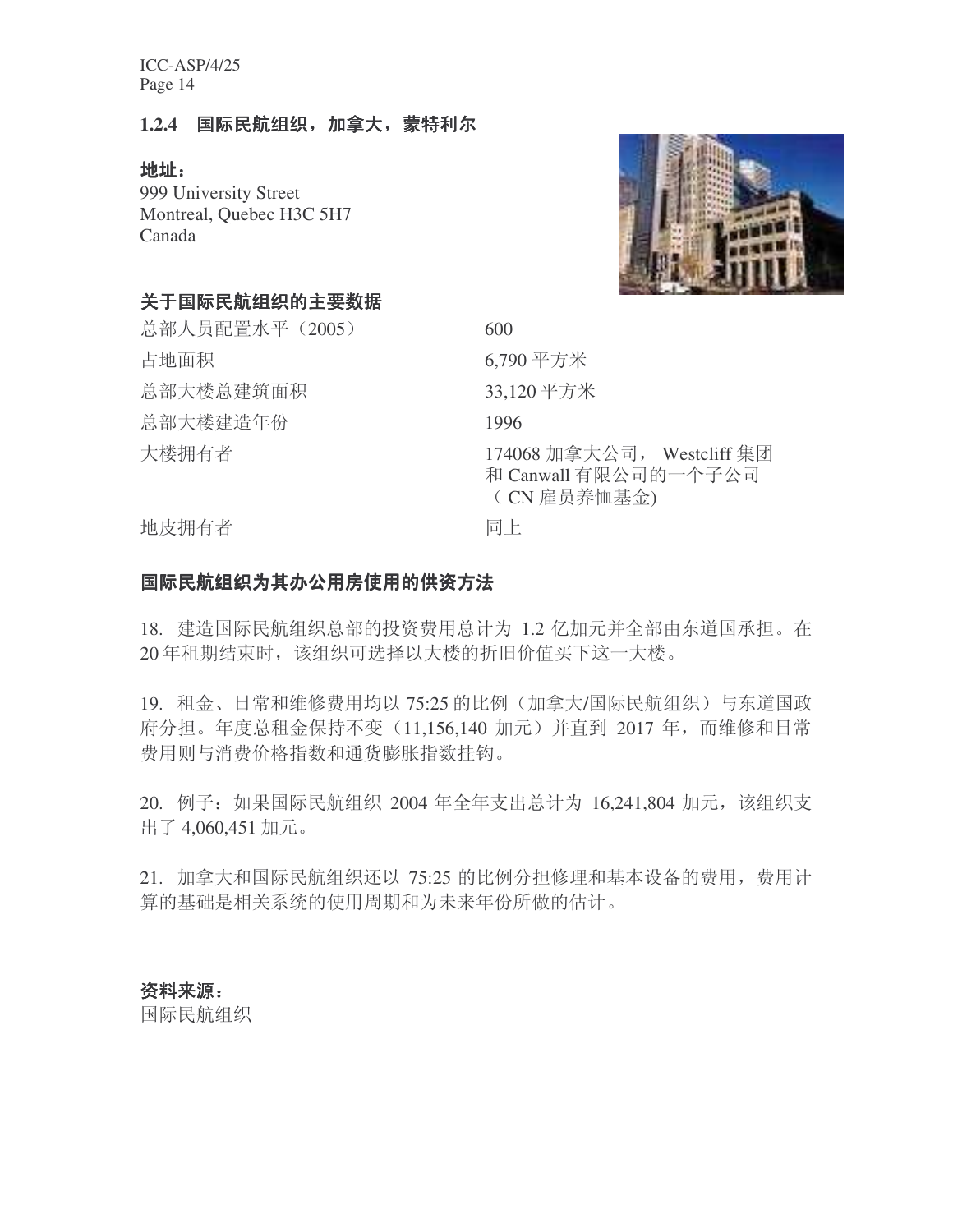#### 1.2.5 国际法院, 荷兰, 海牙

地址:

Peace Palace 2517 KJ The Hague The Netherlands



#### 关于国际法院的主要数据

总部人员配置水平 (2005) 100 占地面积 60,000 平方米 总部大楼总建筑面积 7.939 平方米 ᘏ䚼ὐᓎ䗴ᑈӑ ᑇᅿ˖1907-1913

新楼: 1978 新楼扩建: 1995/1996 大楼拥有者 おおおし おおおし おおおし 卡内基 基金 地皮拥有者 医心包的 医心包 计内基 基金

#### 国际法院为其办公用房使用的供资方法

22. 安德鲁 •卡内基和东道国创建了卡内基基金 。 安德鲁 •卡内基基金捐助了 1,500,000 美元, 用于建造最初欲供仲裁法院使用的大楼。地皮由东道国免费提供 给卡内基基金。

23. 几个国家为和平宫的建造做了实物捐助。

24. 今天, 在荷兰的卡内基基金将这些大楼交给法院使用, 以回报 2004 年联合国 的一项总额为 1,004,086 美元的付款。

25. 1978 年新楼建造和 1996 年新楼扩建的费用(总计为 40,000,000 欧元) 均由东 道国承担。

#### 资料来源:

国际法院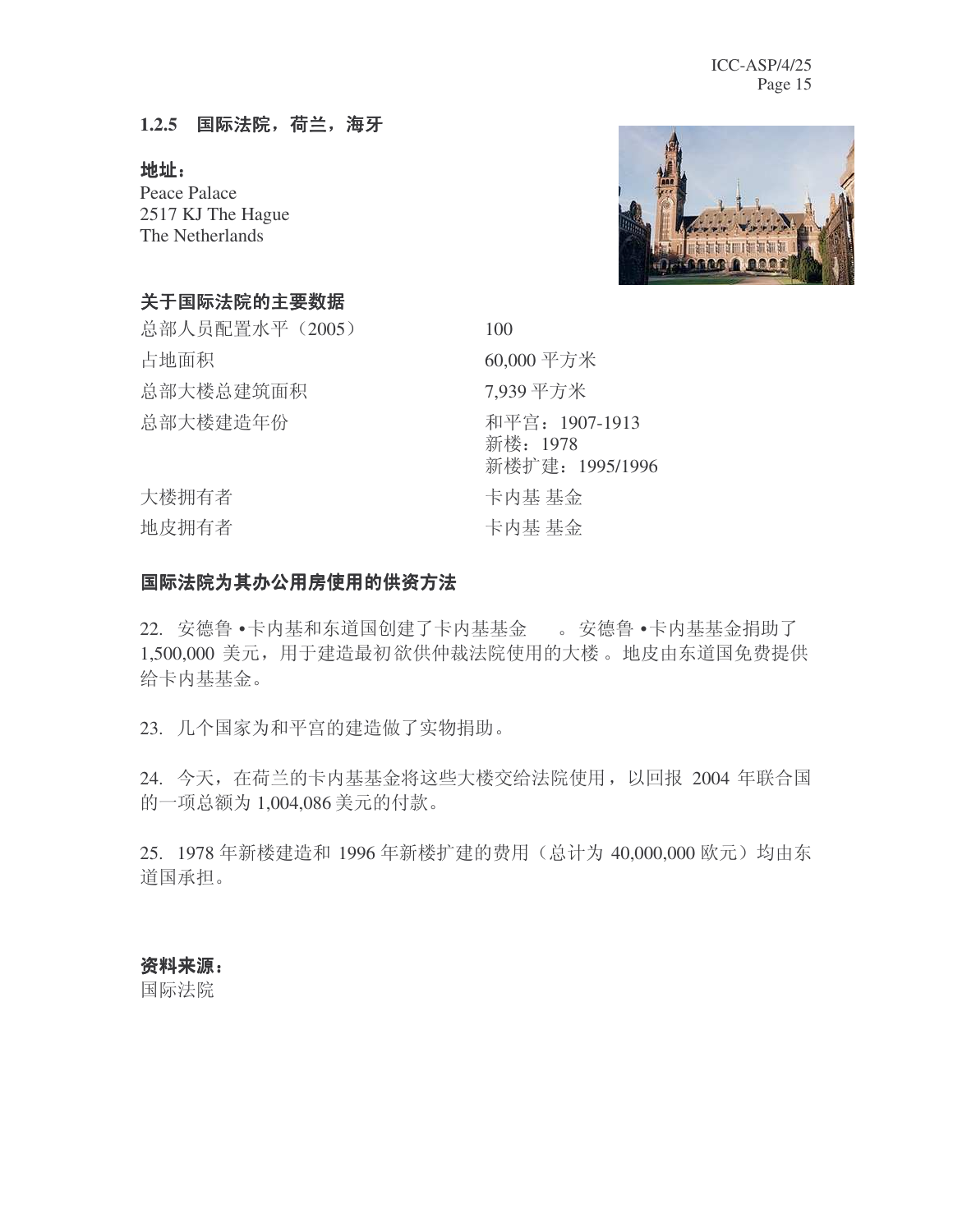#### 1.2.6 国际劳工组织,瑞士,日内瓦

地址:

4 Route des Morillons 1211 Geneva 22 Switzerland



#### 关于国际劳工组织的主要数据

| 总部人员配置水平(2005) | 1,124                                                                       |
|----------------|-----------------------------------------------------------------------------|
| 占地面积           | 166,303 平方米                                                                 |
| 总部大楼总建筑面积      | 总部大楼的总面积: 约 50,000平方<br>米(办公室), 加上50,000平方米<br>其他服务区, 包括容纳 1,400 人的会<br>议中心 |
| 总部大楼建造年份       | 1974                                                                        |
| 大楼拥有者          | 国际劳工组织                                                                      |
| 地皮拥有者          | 国际劳工组织,日内瓦大区拥有的<br>21,112平方米的一块地皮除外                                         |

#### 国际劳工组织为其永久办公用房使用的供资方法

26. 国际劳工组织总部大楼的建造是由该组织本身的资源和从东道国瑞士获得的一 项贷款 (1.17 亿瑞郎, 利率 3.0%, 偿还期 40 年) 供资的。自从 1996 年以来, 在 东道国与总部设在瑞士的国际劳工组织之间谈判之后,不再需要支付利息。只需要 在 30 年的期限内偿还本金。

27. 贷款是由国际组织办公用房基金提供的。

28. 地皮是免费提供给国际劳工组织的。日内瓦大区拥有的地皮也是免费提供的。

#### 资料来源:

国际劳工组织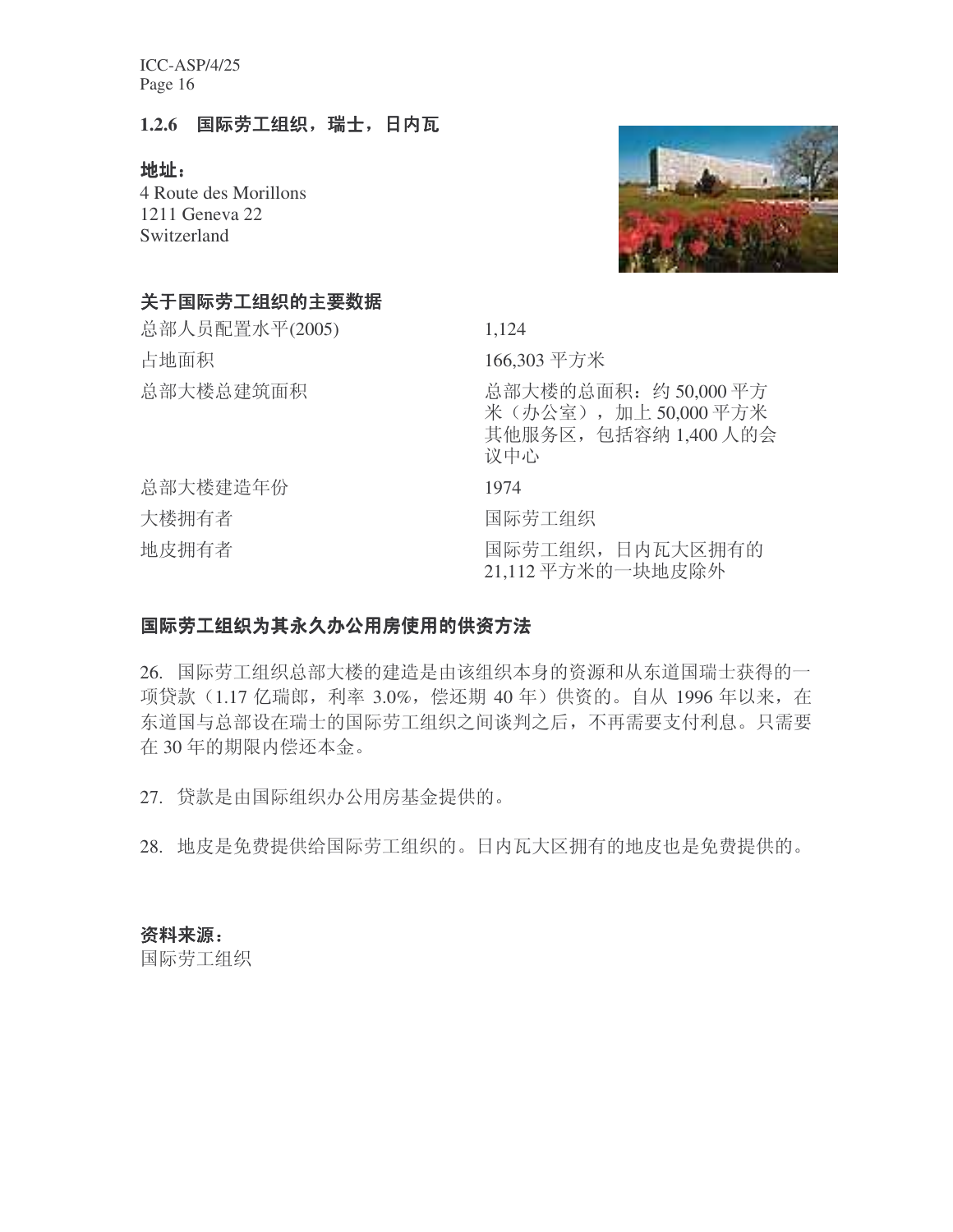#### 1.2.7 国际海洋法法庭, 德国, 汉堡

#### 地址:

Am Internationalen Seegerichtshof 1 22609 Hamburg Germany



#### 关于国际海洋法法庭的主要数据

| 总部人员配置水平 (2005) | 40         |
|-----------------|------------|
| 占地面积            | 30,090 平方米 |
| 总部大楼总建筑面积       | 20,700 平方米 |
| 总部大楼建造年份        | 2000       |
| 大楼拥有者           | 德国         |
| 地皮拥有者           | 德国         |
|                 |            |

#### 国际海洋法法庭为其办公用房使用的供资方法

29. 法庭大楼最初计划容纳 113 名工作人员。大楼(大楼本身和家具) 完全由东道 国——德国和汉堡市出资。法庭办公用房的建造投资费用总计 1.232 亿马克:

- 大楼: 97,710,000 马克
- 别墅: 8,800,800马克
- 花园: 11,000,000 马克
- 设备: 5,500,000 马克

30. 法庭是租用方, 每年缴纳 1 马克象征性租金。

31. 法庭负责上至 1,000 欧元的所有妥善维护和小额修复费用。如果某一单次修复 费用超出 1,000 欧元, 东道国向法庭偿还超出的数额。法庭在这种修复费用上的全 部责任每年不可超出 50,000 欧元。

32. 德国已经同意支付所有主要修复费用, 即任何的单次修复措施超出 2,500 欧元 的修复事项。

#### 资料来源:

国际海洋法法庭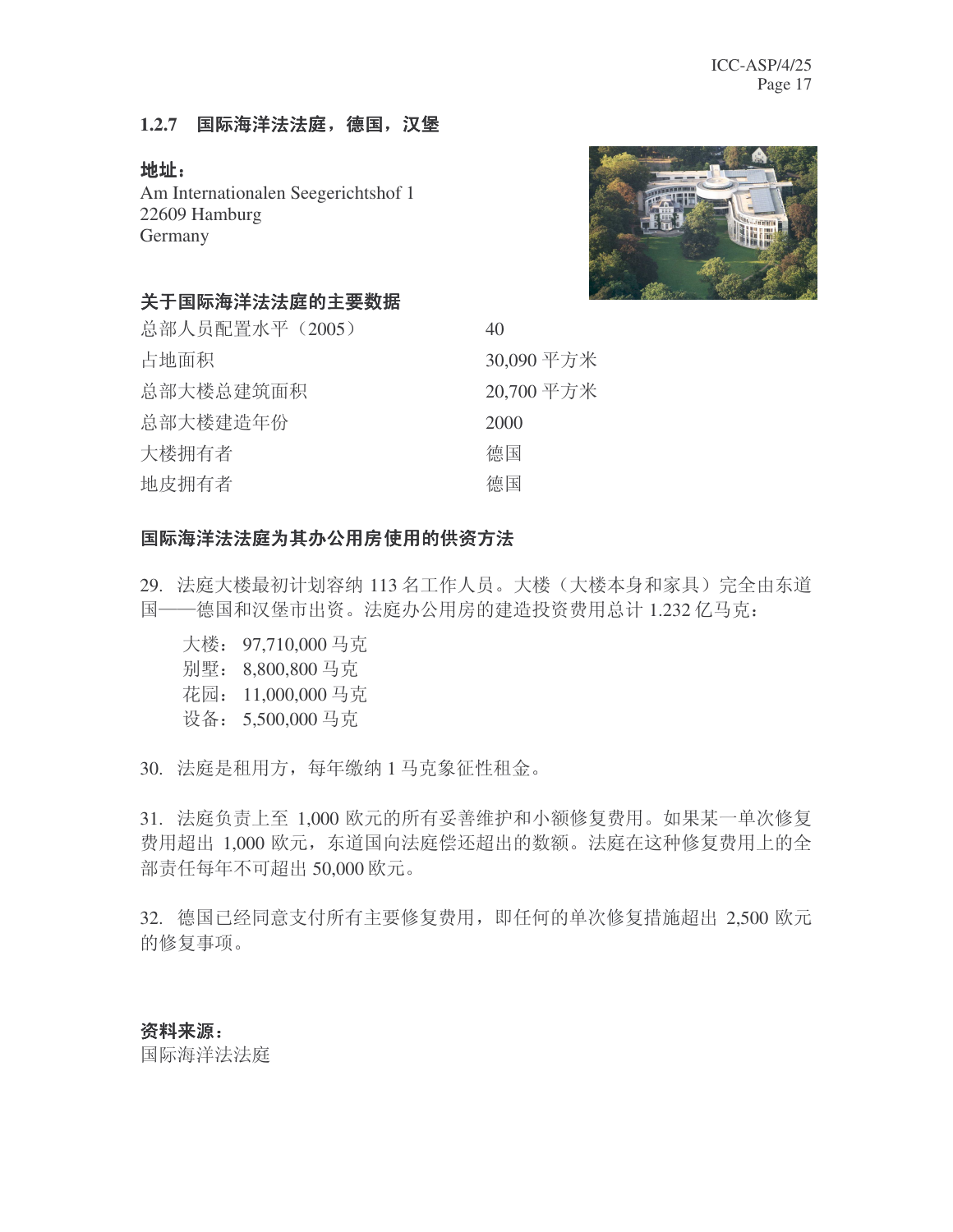#### 1.2.8 禁止化学武器组织, 荷兰, 海牙

#### 地址:

Johan de Wittlaan 32 2517 JR The Hague **Netherlands** 

#### 关于禁止化学武器组织的主要数据



#### 禁止化学武器组织为其办公用房使用的供资方法

33. 在筹备阶段, 东道国政府支付了所提供的办公室的房租及维护、能源及铺地毯 和打隔断时相关费用。

34. 在总部大楼建造完成之后, 禁止化学武器组织以每季度预付方式共计支付租金 2,382,231 欧元, 东道国在头三年偿还了这些费用。在头三年之后, 禁止化学武器 组织应付的租金每年根据 CBS 消费指数进行调整, 每年最大增长量为 5%, 而 10 年的年金(支付该组织的特殊需求)不随价格进行调整。

35. 2004 年和平楼 Catsheuvel 的地皮和大楼的年租金总计为 2,939,365 欧元。租赁 合同的期限为15年, 有可能每次延长五年, 除非在租赁期结束前的12个月禁止化 学武器组织提出终止合同。

#### 资料来源:

禁止化学武器组织

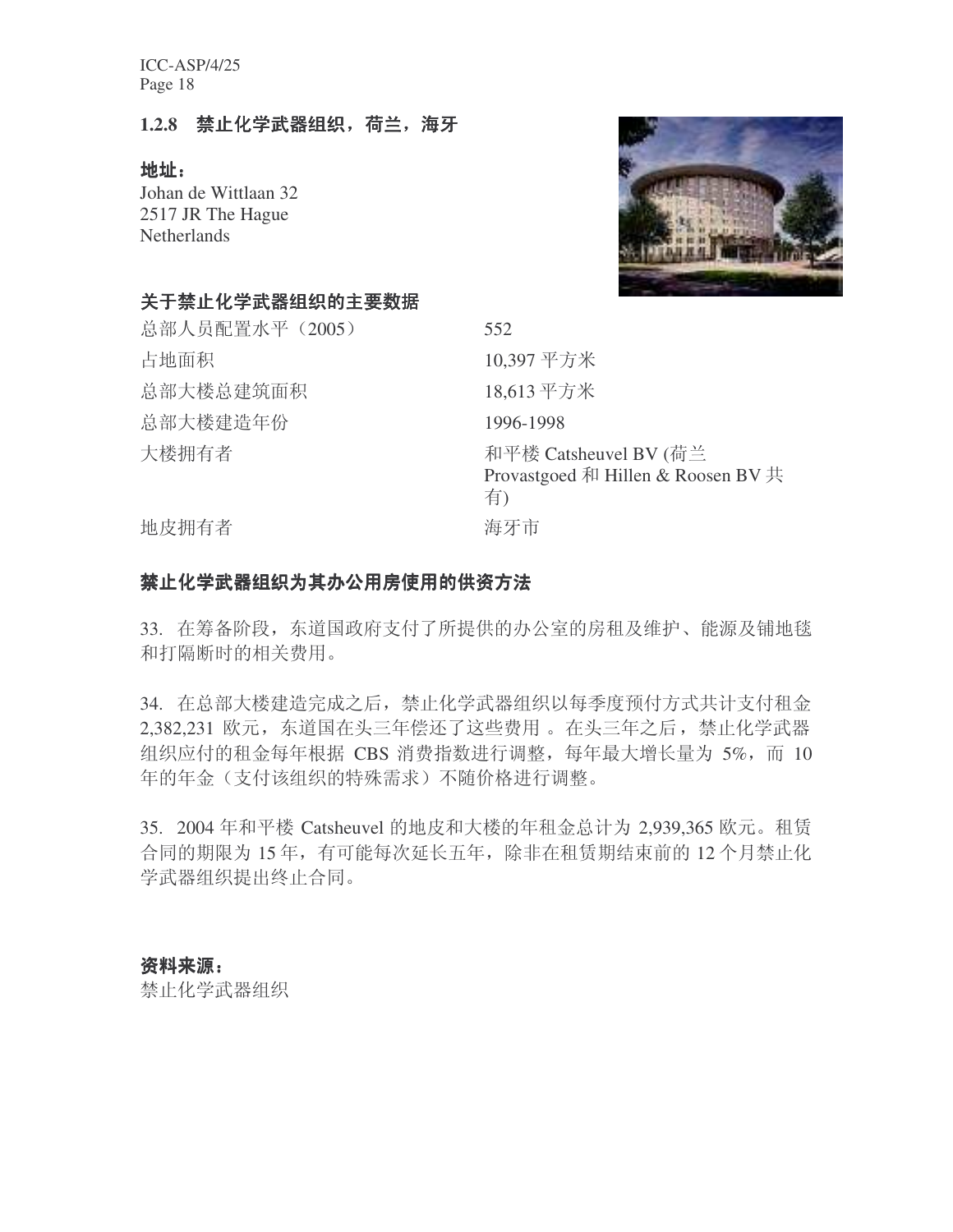#### 1.2.9 联合国总部, 美国, 纽约

地址:

First Avenue at 46th Street New York, NY 10017 United States of America



#### 关于联合国的主要数据

总部人员配置水平 (2005) 3,500 占地面积 66,500 平方米 总部大楼总建筑面积 **244.949 平方米** 总部大楼建造年份 秘书处楼: 1950 联大楼: 1952, 于 1964 年和 1979/1982年扩建 大会楼: 1952, 于 1964年和 1979/1982年扩建 图书馆楼: 1962 训研所楼: 1950 北草坪、南附楼、辅助车道和停车层 1981; 1982; 1952 大楼拥有者 おおおし おおし 联合国 地皮拥有者 有效的 医心包 联合国

#### 联合国为其办公用房使用的供资方法

36. 1946 年 12 月 14 日,联大接受了约翰•D•洛克菲勒出资 8,500,000 美元购买 42 街以及沿东河的地皮的建议。地皮于 1947 年购买。纽约市需要捐出一些产业、街 道、河边的使用权和罗斯福路上的空间所有权,以形成一个完整、连接和不受分隔 的场地。这些街道和其它小块地皮于 1947 年转交联合国。联合国大院的最后界限 于 1954 年执行的一项协定正式确定。秘书处楼、大会设施和图书馆位于这块地皮  $\mathsf{L}_{\circ}$ 

37. 1989年9月, 以 4.500,000 美元购买了研训楼的地皮。1993 年该楼的所有权转 给联合国。

38. 另外, 联合国在纽约市几个大楼内租用办公室, 租用总面积为 135,340 平方 米。

39. 秘书处、联大和大会楼的初期建造费用为 67,000,000 美元 (在 50 年代), 通 过从东道国获得的一项无息贷款供资, 贷款于 1951年至 1982年付清。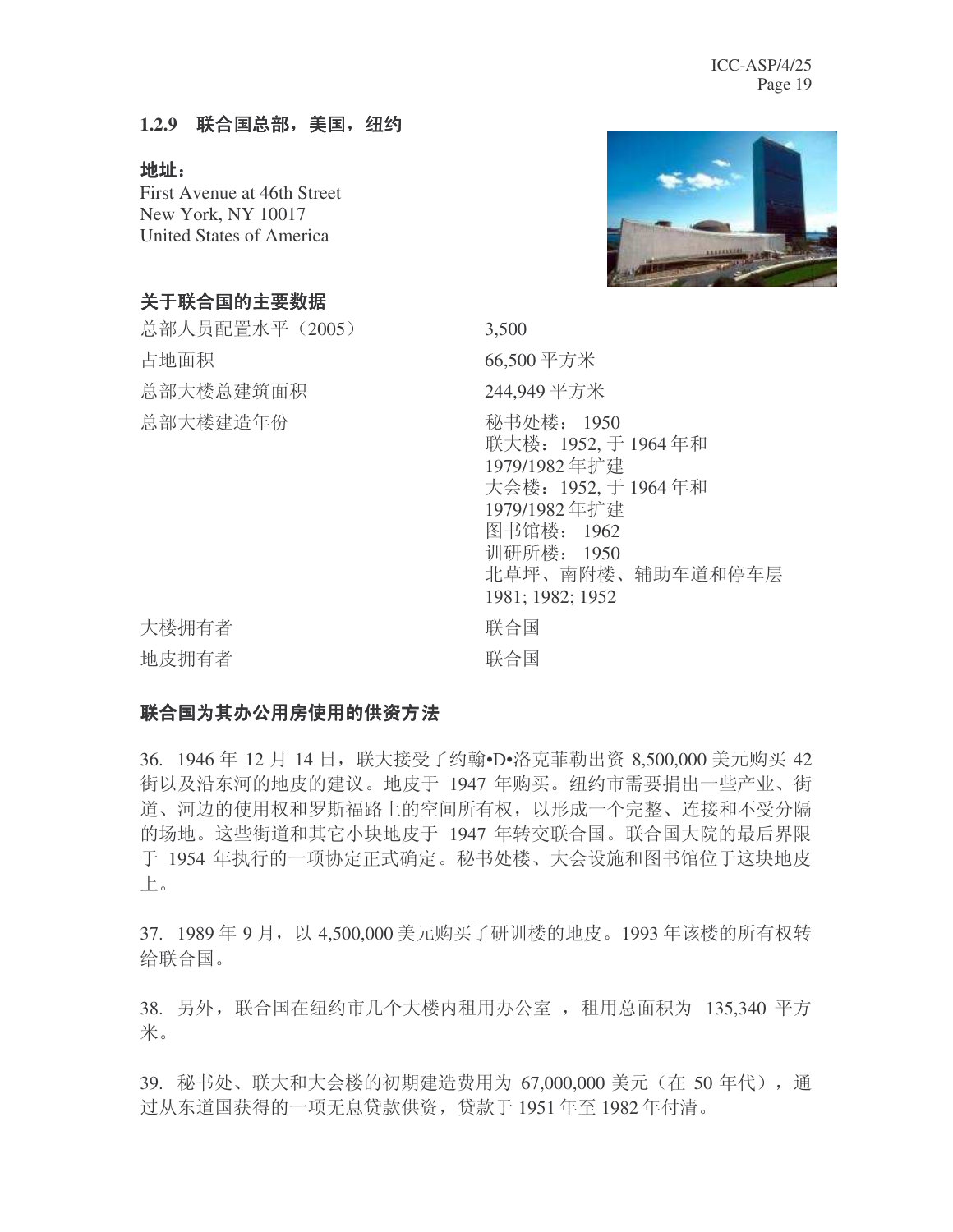40. 图书馆于 1962年建造, 由福特基金会的一项 6,700,000 美元的赠款供资。

41. 1976年联合国扩建工程费用 5,500,000 美元用该组织的正常预算支付。

42. 关于对联合国总部进行必要的现代化的"基本建设总体规划", 东道国政府已 表示可提供 12 亿美元的贷款, 最高利率 5.54%, 偿还期 30年。现正考虑各种供资 方案。

#### 资料来源:

联合国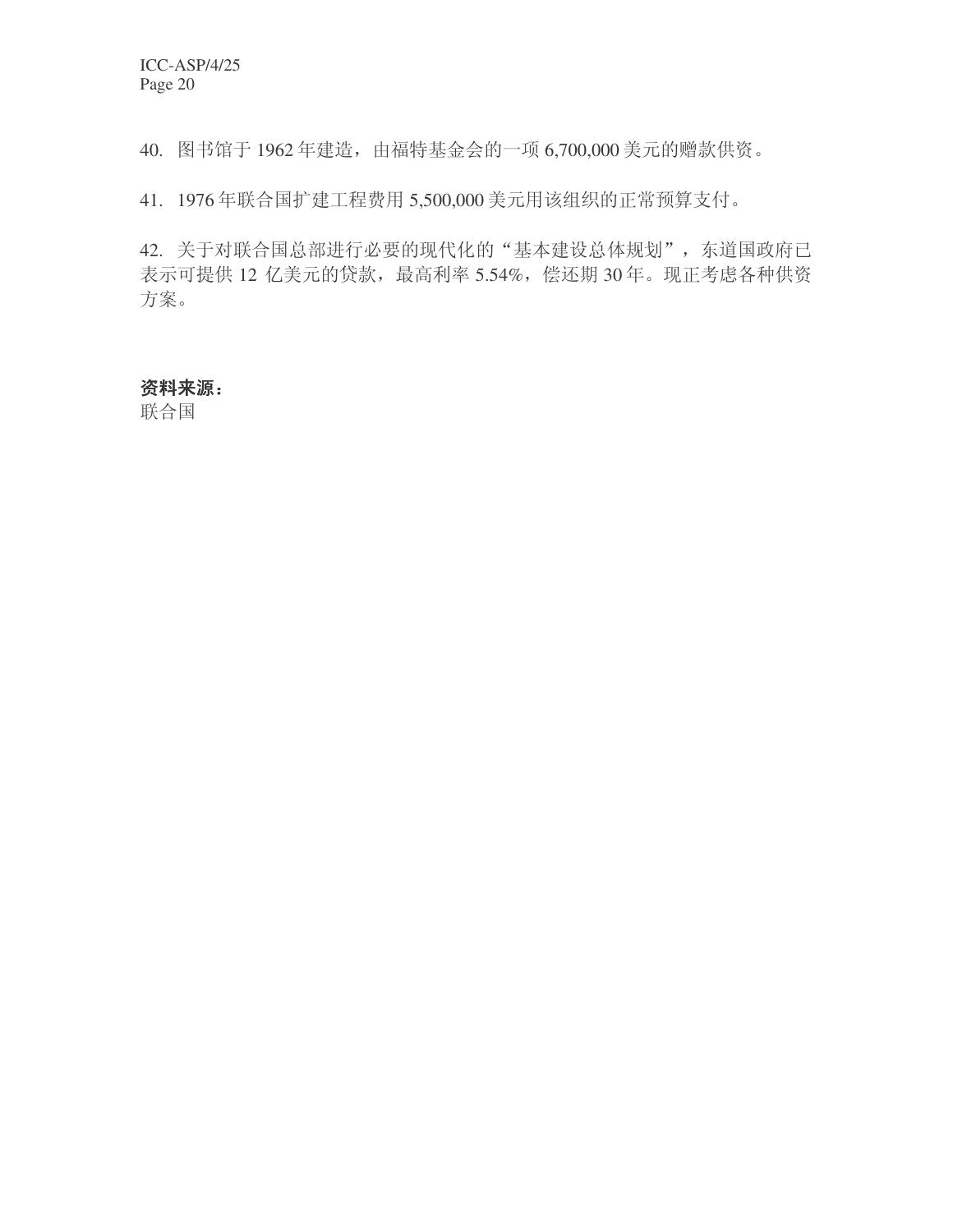#### 1.2.10 联合国教科文组织, 法国, 巴黎

地址:

7, Place de Fontenoy 75352 Paris 07 SP France



#### 关于联合国教科文组织的主要数据

总部人员配置水平 (2005) 约 3,000 占地面积 48,715 平方米 总部大楼总建筑面积 134,000 平方米(包括地下停车场) 总部大楼建造年份 1958-1985 大楼拥有者 联合国教科文组织 地皮拥有者 キャンチ キャンチ 法国

#### 联合国教科文组织为其办公用房使用的供资方法

43. 位于 Fontenoy 这一地点的总部地皮是法国政府转让的, 并与 1954 年 6 月 25 日无限期出租给该组织。为 Fontenoy 这一地点, 该组织支付 1 法国法郎的象征性 租金。

44. 位于 Miollis/Bonvin 这一地点的地皮于 1972 年也无限期地转让给该组织, 只 收取 100 法国法郎的象征性租金。

45. 为在 Fontenoy 这一地点建造的该组织大楼, 财务援助以 21 亿法国法郎的无息 贷款的形式提供,还款期30年。

46. 为在 Miollis/Bonvin 这一地点大楼的建造, 又提供了几项另外的付息贷款。

47. 全部八座大楼于 1958-1985 年期间建造。

48. 为翻新的目的, 东道国政府提供了 4,000,000 美元的捐款。另外, 法国与 Caisse des depôts et consignations 签订了一项 80,000,000 欧元的贷款协定, 为此法国 同意在 17 年的期间 (2005-2021) 内支付共计 19,500,000 欧元的利息。此外,法国 同意为这一到 2019 年将还清的本金提供担保。

#### 资料来源:

联合国教科文组织 法国政府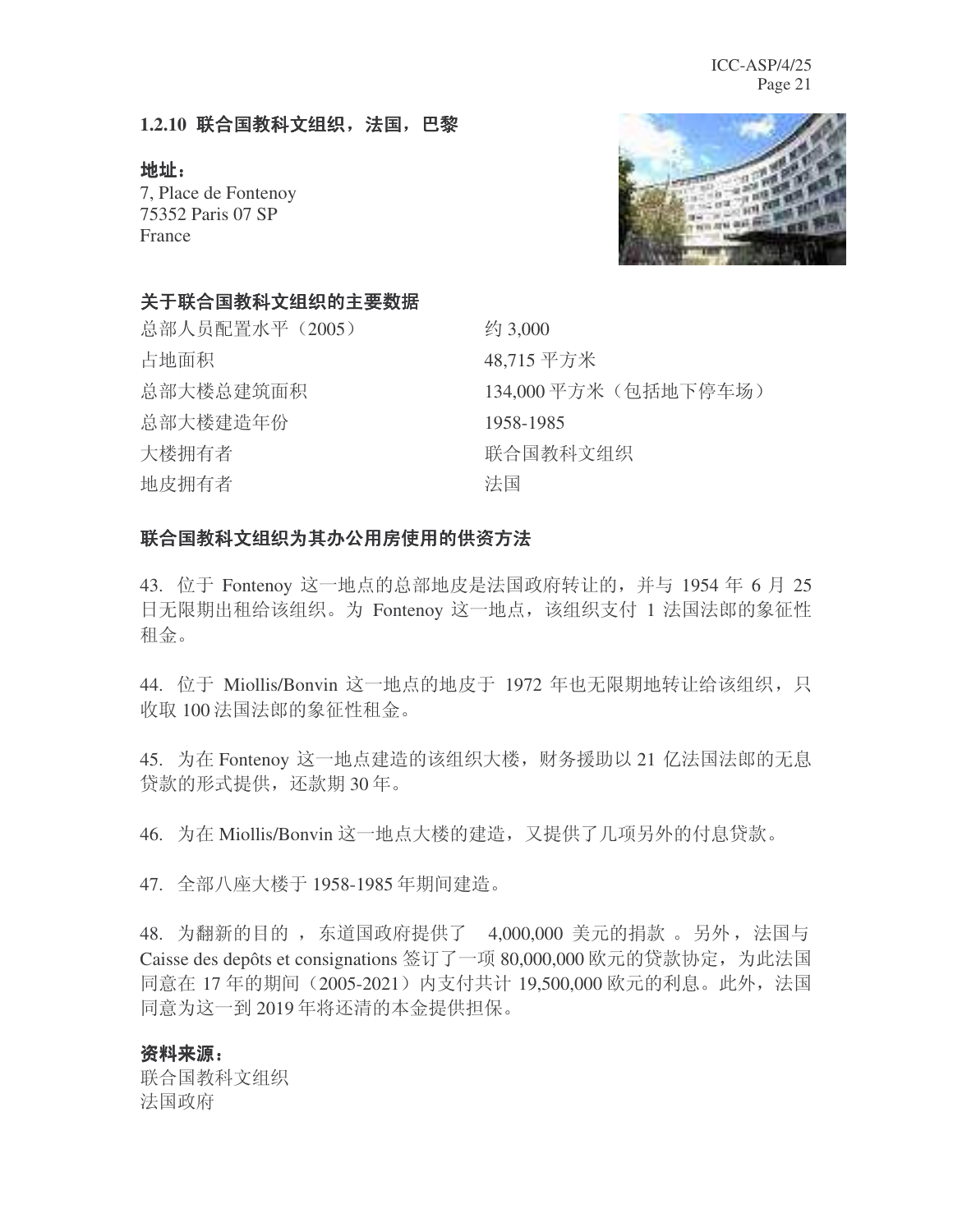#### 1.2.11 维也纳国际中心

地址: Vienna International Centre Austria



#### 关于维也纳国际中心的主要数据

总部人员配置水平 (2005) 94,500 人 占地面积 180,000 平方米 总部大楼总建筑面积 350,000 平方米 总部大楼建造年份<br>
1972-1979 大楼拥有者 おおおし こうしょう 奥地利 地皮拥有者 有一种的 医血管 医地利

#### 设在维也纳国际中心的组织为其办公用房使用的供资方法

49. 维也纳国际中心各楼的建造费用总计为 6.4 亿欧元, 由东道国政府 (65%) 和 维也纳政府 (35%) 分担。当前该楼群的价值约为10 亿欧元。.

50. 维也纳国际中心的办公用房每年以 1 奥地利先令 (现为 0.07 欧元) 的象征性 的租金出租给设在该中心的国际组织, 租期 99 年。奥地利政府准许对这一地区和 楼房的使用和占用, 但保留对维也纳国际中心楼群和土地的所有权。

51. 根据设在维也纳国际中心的国际组织与东道国之间的备忘录, 日常费用由这些 国际组织支付。这些日常费用根据费用分担的模式由四个组织(国际原子能机构、 联合国维也纳办事处、联合国工业发展组织和禁止核试验条约组织)分担。

52. 然而, 大修和更换的费用由一个设在维也纳国际中心的国际组织 (50%) 和东 道国政府(50%)分担的一项基金支付。

#### 资料来源:

联合国工业发展组织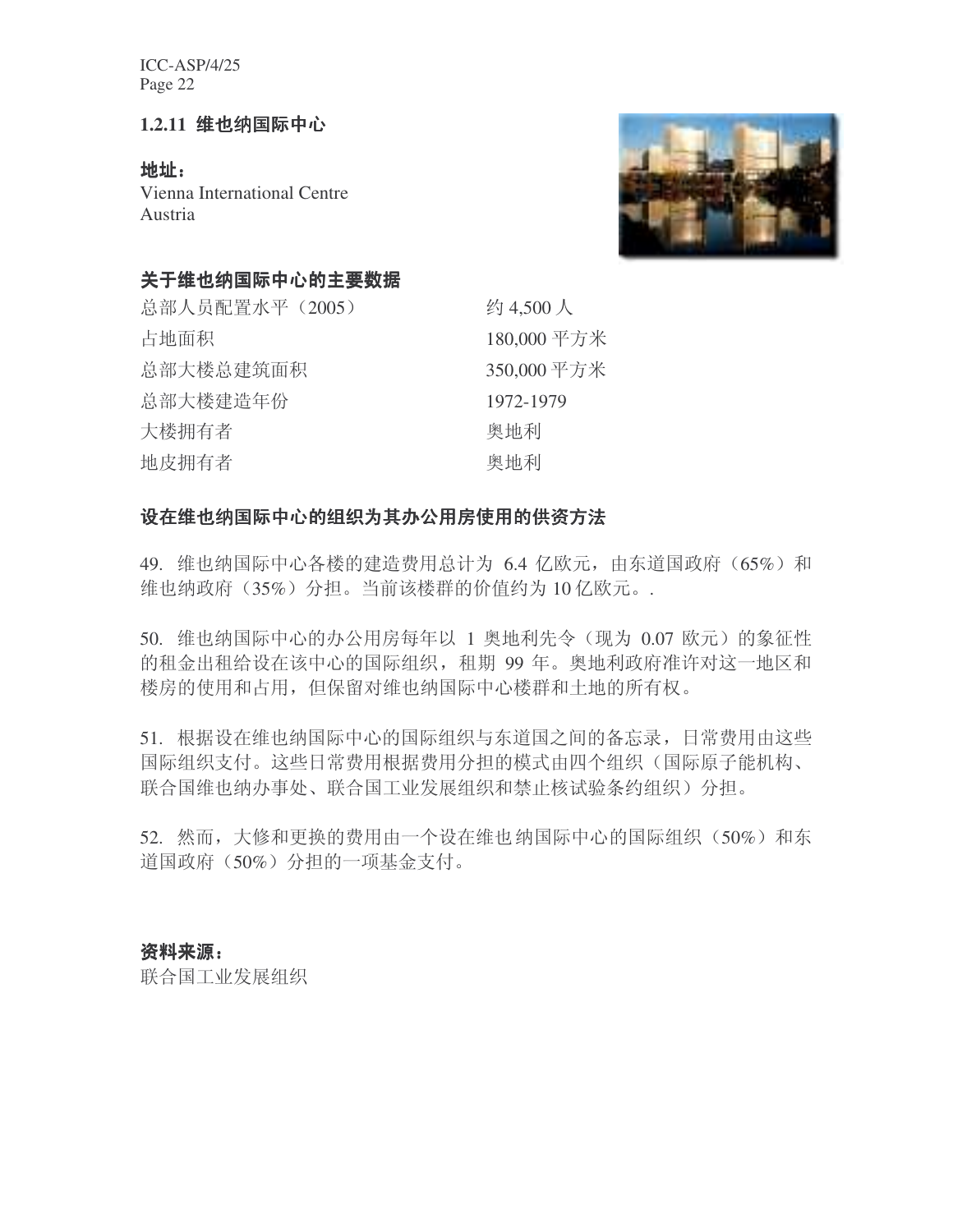#### 1.2.12 世界贸易组织, 瑞士, 日内瓦

地址:

Centre William Rappard Rue de Lausanne 154 1202 Geneva Switzerland

![](_page_22_Picture_4.jpeg)

#### 关于世界贸易组织的主要数据

总部人员配置水平 (2005) 805 ᘏ䚼ὐᓎ䗴ᑈӑ 1925-1945 大楼拥有者 有一种 医二十二十一 国际组织办公用房基金 地皮拥有者 有一个人的人 同上

占地面积 威廉•拉帕尔德中心: 33,669 平方米 总部大楼总建筑面积<br> **□ 威廉•**拉帕尔德中心: 22.520 平方米

#### 世贸组织为其永久办公楼使用的供资方法

53. 在1995年5月17日世贸组织与瑞士联邦签署一项协定后,世贸组织得到了对 土地 99年 (即到 2094年)的免费使用权和威廉•拉帕尔德中心大楼的免费占用 权。

54. 对威廉•拉帕尔德中心的建造于 1925 年开始, 后经几次扩建于 1945 年完成。 该中心曾是一些不同国际组织的所在地。(国际劳工组织, 联合国高级 难民 专员 署)。自从 1976 年以来, 关税贸易总协定, 而后是世贸组织, 还有其他使用者共 用了该中心(现世贸组织与国际高等教育学院共用该中心)。

55. 1955 年瑞士当局估计威廉•拉帕尔德中心的价值为 55,000,000 瑞郎。

56. 在 2002 年瑞士当局将位于 Rue Rothschild 路的另一座大楼免费提供给世贸组 织,目前有容纳116名工作人员的办公室。

57. 世贸组织只承担这些大楼的维护费用。

#### 资料来源:

世界贸易组织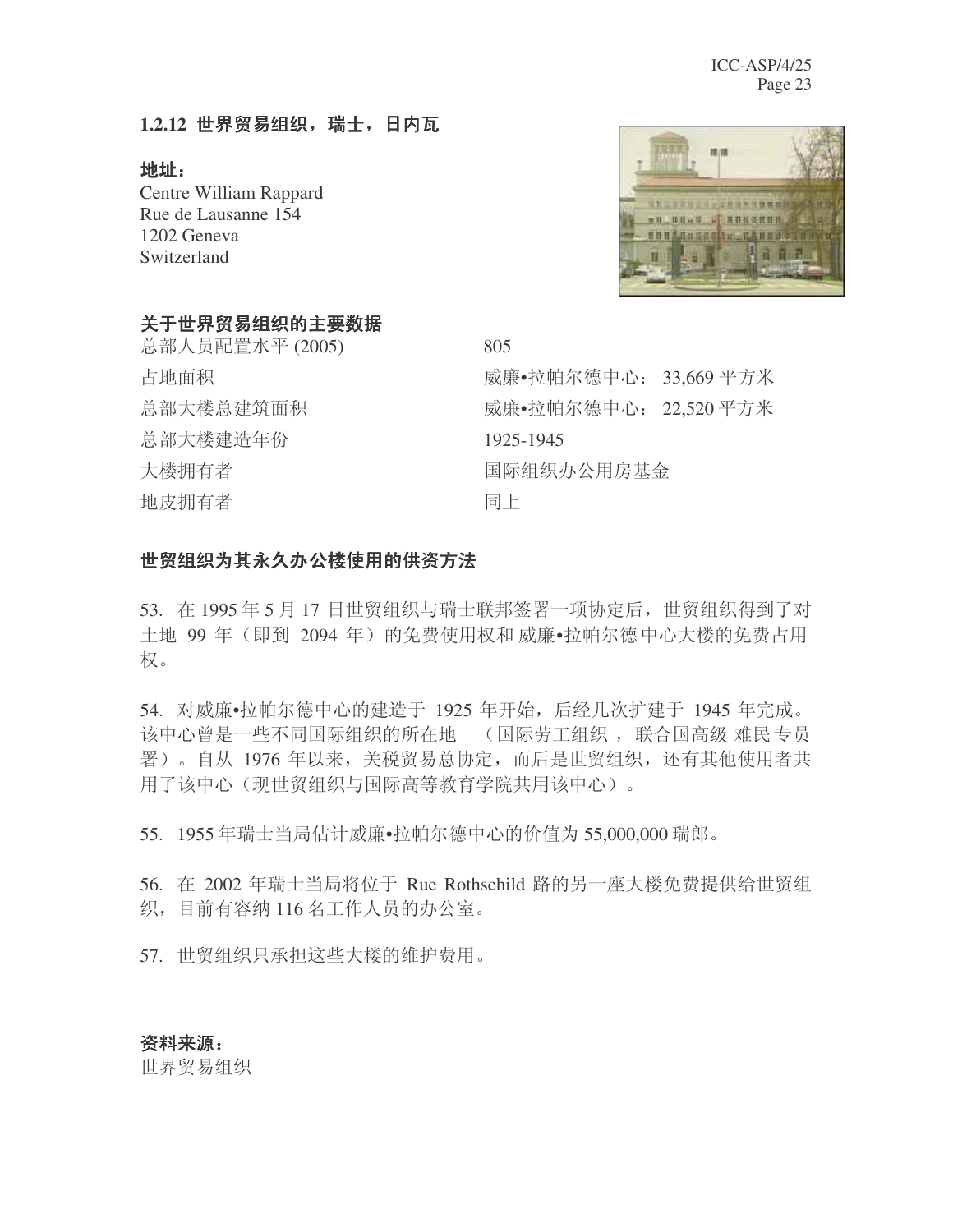#### 1.3 结论和对国际刑事法院的影响

58. 上面对主要国际组织供资条件的描述表明, 在大多数情况下, 这些组织都获得 了优惠条件4。这些条件也因组织而异:大多数组织或免费得到地皮,或只付象征 性租金,而某些组织免费得到了办公楼或优惠贷款。

#### 1.3.1 备选方案的范围

59. 在从分析的组织收到的资料概要的基础上, 现将备选方案列举和分类如下:

|                |                                                                                                      | 例子                                                                              |
|----------------|------------------------------------------------------------------------------------------------------|---------------------------------------------------------------------------------|
| A.             | 地皮                                                                                                   |                                                                                 |
|                | - 免费提供或只付象征性租金                                                                                       | 欧洲人权法院, 欧洲法院,<br>粮农组织,国际法院,国际<br>劳工组织, 国际海洋法法<br>庭, 联合国教科文组织, 维<br>也纳国际中心, 世贸组织 |
| <b>B.</b>      | 办公楼                                                                                                  |                                                                                 |
|                | - 东道国政府以象征性租金将办公楼出租给有关组织                                                                             | 粮农组织, 国际海洋法国际<br>法庭, 维也纳国际中心                                                    |
| $\mathbf{C}$ . | 贷款                                                                                                   |                                                                                 |
|                | - 无息贷款,例如联合国教科文组织:21 亿法国法郎 国际劳工组织,教科文组<br>(=3.2 亿欧元), 偿还期 30年<br>- 优惠贷款, 例如利率 3%, 偿还期 40年            | 织, 联合国<br>欧洲法院, 国际劳工组织<br>(到1996年)                                              |
| D.             | 补贴费用                                                                                                 |                                                                                 |
|                | - 在有关组织(例如 25%)与东道国(例如 75%)之 国际民航组织<br>间分担费用                                                         |                                                                                 |
|                | - 东道国支付一大部分特别预算(例如 24%,而不是 欧洲人权法院<br>普通预算的12%)                                                       |                                                                                 |
| E.             | 捐助                                                                                                   |                                                                                 |
|                | - 例如地皮、办公楼或部分办公楼                                                                                     | 国际法院, 联合国                                                                       |
|                | المستوفى والمرابين والمراوي والمراوي والمنافي المستنقل المستنقل المتواصل والمراوي والمراوية والمراوي |                                                                                 |

60. 某些组织得到了一个以上的上述选择。例如,国际劳工组织获得了一块地皮和 建造其办公用房的一项优惠贷款。

<sup>4</sup> 这里的"优惠条件"应理解为好于市场/商业条件。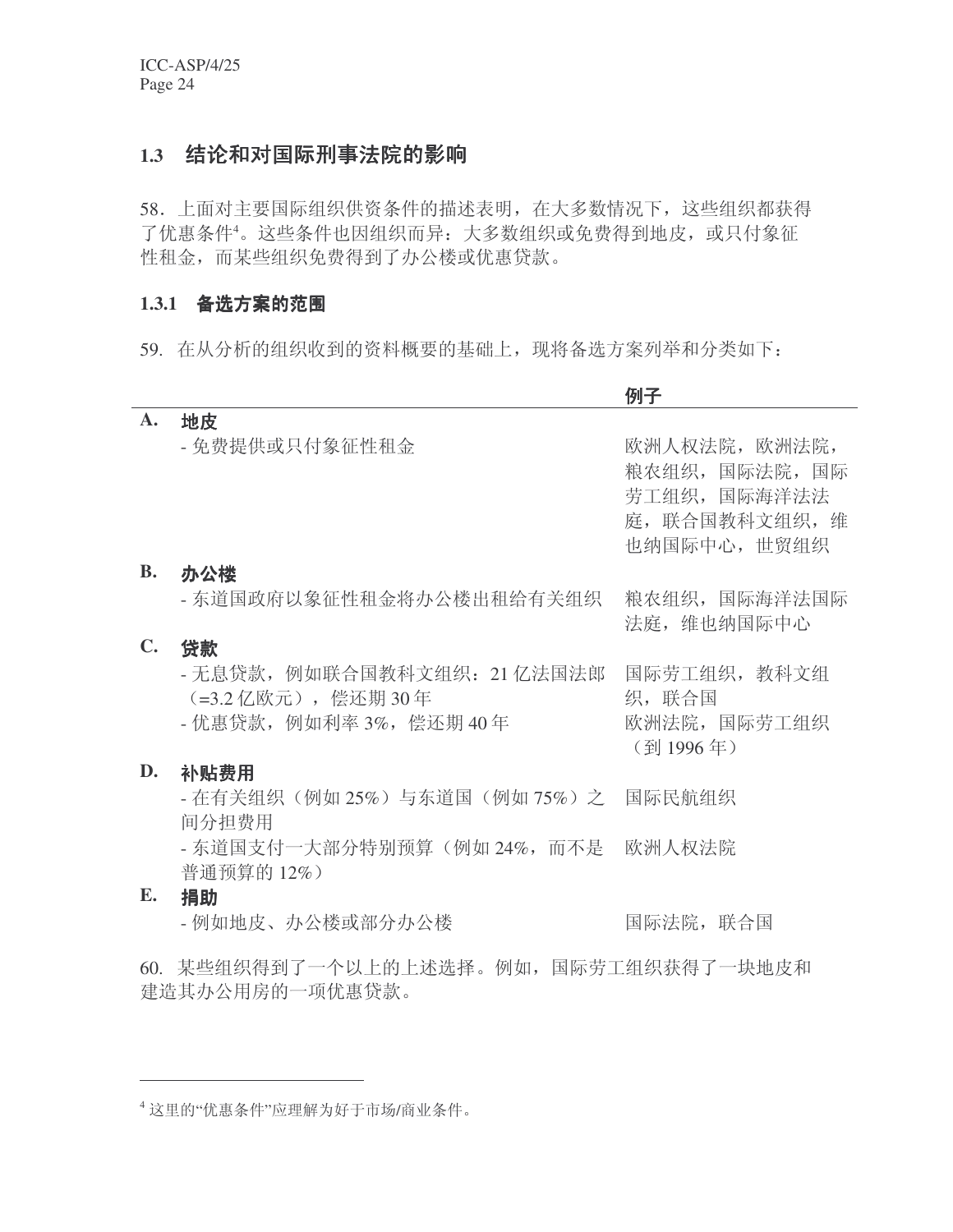#### 1.3.2 对国际刑事法院适用的优惠条件

61. 法院面临的问题是建造新的永久办公楼是否也能获得一个或多个这样的条件, 以及这些单独条件对整体费用将会有什么影响。

62. 根据关于办公用房备选方案的财务比较的报告中提出的模 式估算 (ICC-ASP/4/CBF.2/4), 已计算了下列条件的影响:

- A. 地皮免费
- B. 办公楼和地皮免费
- C. 贷款
	- 1. 无息贷款
	- 2. 优惠贷款 (3%)
- D. 补贴费用 (有关组织 25%; 东道国 75%)。
- 63. 下表总结在这些条件下法院的费用5:

|                 | 说明                                                            | 年度费用 $^{\circ}$<br>(欧元) | 节省         |
|-----------------|---------------------------------------------------------------|-------------------------|------------|
|                 | 参考: 市场条件<br>如"关于办公用房备选方案的财务比较"的<br>报告所说明的 (ICC-ASP/4/CBF.2/4) | 15, 200,000             |            |
| А.              | 地皮免费                                                          | 13,400,000              | $-11.8 \%$ |
| <b>B.</b>       | 办公楼和地皮免费<br>本组织承担日常费用和维修费用                                    | 4,300,000               | $-71.7%$   |
| C.1             | 无息贷款<br>偿还期 25年                                               | 10,500,000              | $-30.9%$   |
| C.2             | 优惠贷款 (3%)<br>偿还期 25年                                          | 13,400,000              | $-11.8 \%$ |
| D               | 补贴费用<br>有关组织支付 25%; 东道国支付 75% (例如<br>粮农组织)                    | 3,800,000               | $-75\%$    |
| 组合:<br>$A + C1$ | 地皮免费+无息贷款                                                     | 7,700,000               | $-49.3\%$  |
| $A + C2$        | 地皮免费+优惠贷款                                                     | 9,700,000               | $-36.2%$   |

6 2012年价格水平, 假设每年通货膨胀率为 3%。

<sup>5</sup> 粗略估算, 取决于详细谈判条件, 误差为+/-15%, 如"关于办公用房备选方案的财务比较"的报告 所说明的, ICC-ASP/4/CBF.2/4。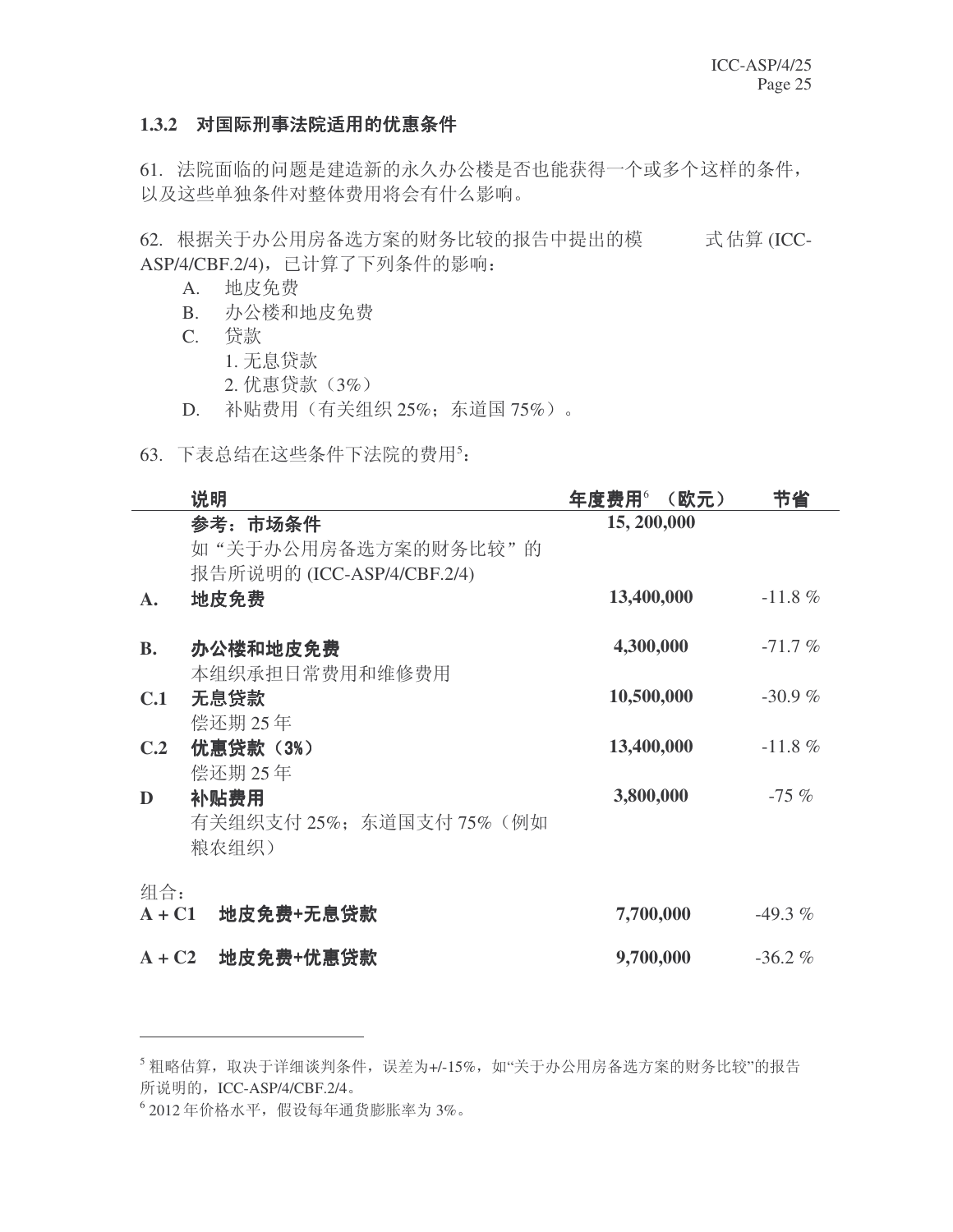#### 2. 供资的选择方法

64. 预算和财务委员会也请法院探索有创意的供资备选方案, 如邀请缔约国考虑为 办公楼(例如为某些特别审判厅或会议厅)的建造做出单 项捐款的可能性。换言 之,委员会请法院探索筹资的各种可能。在考虑这一问题时,法院意识到,筹集资 金是一个复杂和敏感的问题,特别是对于一个司法机构而言。因此,法院认为,它 可能在究竟哪种筹资类型和方式更适合方面需要大会的指导意见。

#### 2.1 筹资的不同类型

65. 看来永久办公楼可以考虑两种大的筹资类型:

#### 2.1.1 公众资金

2.1.1.1 缔约国

66. 一种选择可以是呼吁缔约国或其他与法院有关系的公共机构(例如像欧盟这样 的组织) 捐款。目前,还有待决定谁是这一呼吁最适当的发起者 (例如缔约国大 会)。

2.1.1.2 非《罗马规约》缔约国

67. 也可考虑向友好国家但不是《规约》的缔约国发出呼吁的可能性, 呼吁他们参 与分担建造永久办公楼的费用。这样他们虽尚不是成员国,也可以表示对法院的支 持。

#### 2.1.2 私人资金

68. 另一选择是可考虑呼吁私人做出捐款。在世界范围内, 筹资是许多公众利益 组织的一个重要收入来源。只在美国, 私人捐助者在 2004 年就支出 2.485.2 亿美元 (53.4 亿美元是花在"国际事务"项下)。7

69. 如果考虑这一选择,还需要决定只适用于已建立的基金和其他机构捐助者或 发出一个普遍呼吁或同时向私人捐助者发出有针对性的呼吁是否可行和适当。

2.1.2.1 机构捐助者

70. 机构捐助者是大型基金或有正式申请赠款程序的信托基金。如果法院有资格提 出申请, 那么, 它可能从这些机构捐助者获得大量赠款。应该指出, 某些机构捐助

<sup>&</sup>lt;sup>7</sup> Giving USA 2005 年报告, 印第安纳大学慈善中心出版物。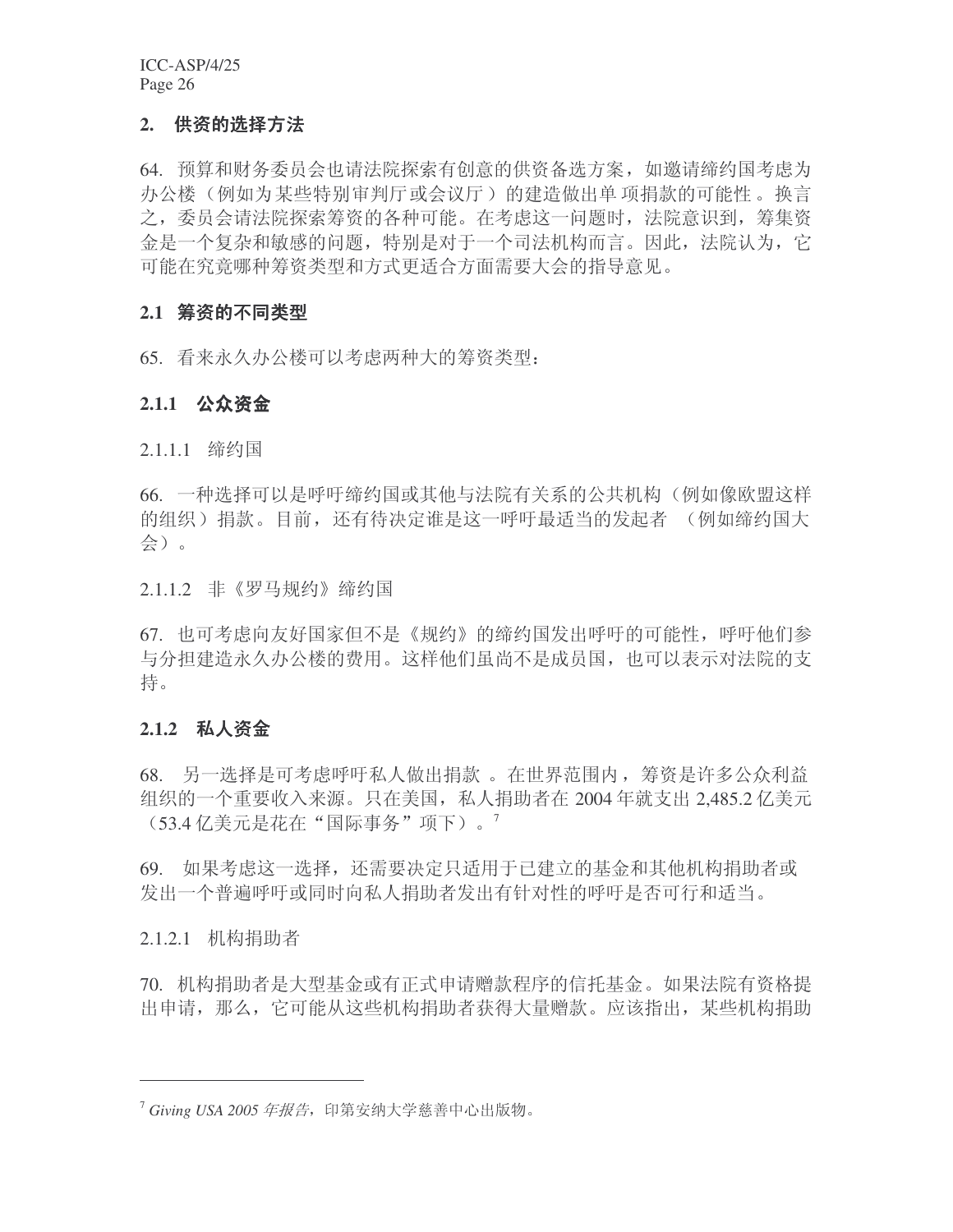者与具体个人有紧密联系或有特定的社会、政治或宗教目标。也许法院从这样的来 源接受资金是不妥当的。

2.1.2.2 私人捐助者

71. 私人捐助者可以是富有的个人、公司或一般公众。必须以不同方式与每个类别 进行接触,并需要不同的筹资战略。

72. 然而, 一个特别适用于前两个类别的重要的因素是适用的财务制度。私人捐助 者将只在捐款能扣除税收时才做出大量捐款。财务制度取决于适用的各国立法。这 样, 到底哪些"筹资市场"是可以触及的问题需要谨慎考虑。

#### 2.1.3 指定用途或非指定用途的捐款

73. 是否要设立一项吸纳公众捐款的信托基金或是否可以接受指定用途的捐款的问 题也应当考虑。指定用途的捐款是捐款者为办公楼的某一具体部分所做的捐款(例 如, X 公司为法庭的信息技术基础设施捐款: Y 公司为图书馆捐款等)。 当然, 在 大多数情况下,这样的捐款必须公开承认接受,通常以牌匾或用捐款者名字命名其 所捐助的那一部分办公楼。

74. 有可能区分两种类型指定用途的捐款:

1. 捐助办公楼的一个有具体功能的部分(例如 X 国捐助 1 号法庭);

2. 一种具体性质的捐助(例如, Y 国捐助建造大楼使用的所有大理石)<sup>8</sup>。 两种选择方案均可有许多不同形式。

75. 然而, 在指定用涂捐款上的主要困难是这些捐款通常是在设计过程的较早阶段 做出。捐款者想"看"到他们以其捐款支持的那一部分大楼。但这通常只能在已经 进行建筑设计竞赛之后以及计划已到发展的后期阶段才有可能发生。

#### 2.1.4 审查来自私人捐款者的所有大宗捐款的必要性

76. 一个尚待回答的问题是, 国际刑事法院, 作为一个法律机构, 是否可以为法院 的任何或全部设施接受私人实体或个人的捐赠。法院是一个必须坚持独立和中立的 最高标准的司法机构。

77. 必须审杳所有私人捐款者可能做出的捐款是否有利益冲突。如果,例如,一位 捐款者被证明是与潜在的调查或嫌疑人有联系——即使是间接的, 这会严重影响法 院的形象。同样地,从有潜在利益冲突的人士或机构那里接受捐款是不妥当的,例 如,为法院提供服务的人,律师事务所要代表某方利益出庭等。法院是否能够从有 明显政治或宗教倾向的来源接受捐款也是令人质疑的。

<sup>&</sup>lt;sup>8</sup> 例如, 不同国家已向和平宫捐赠了如大理石、木材等材料。